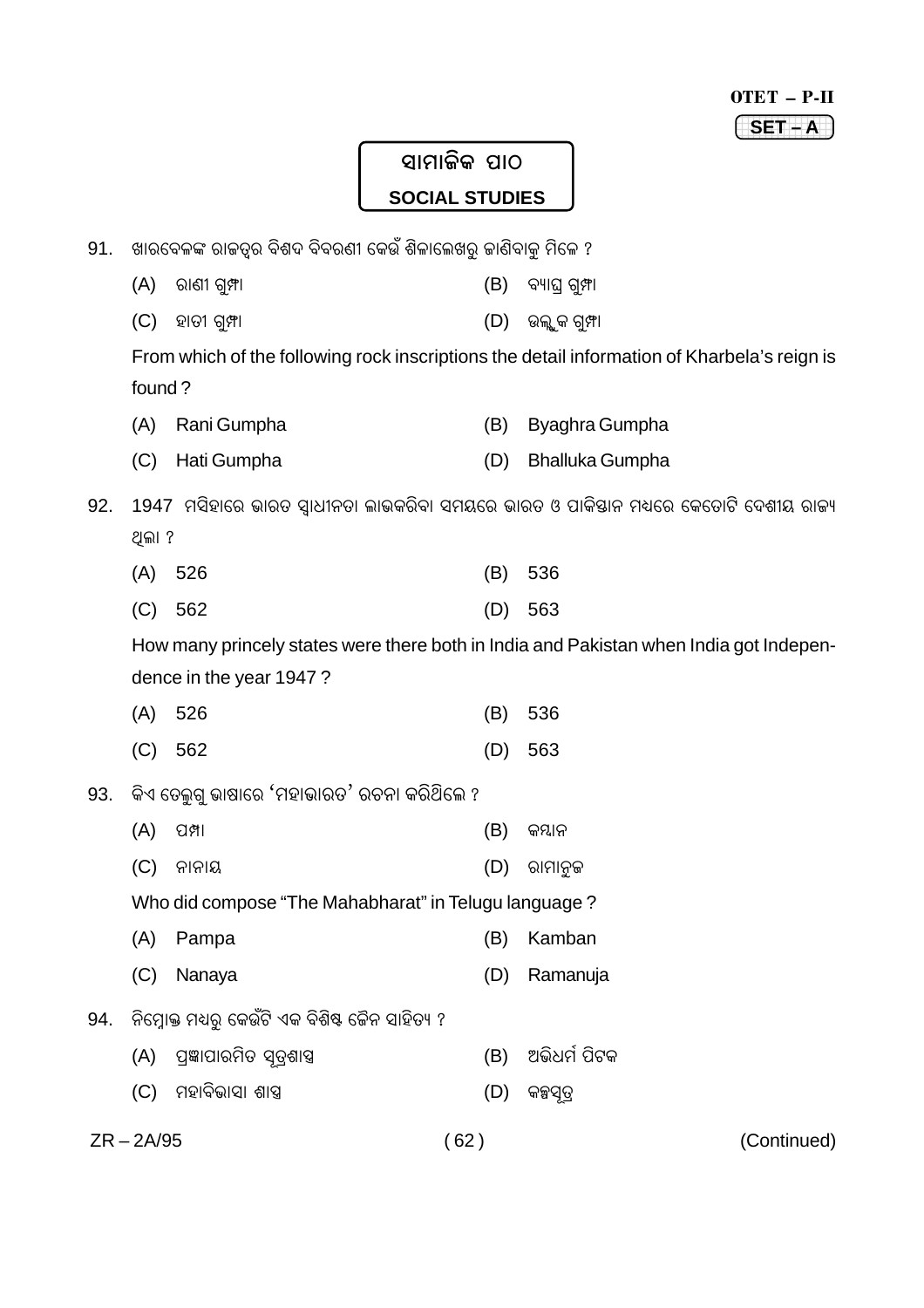|     |              |                                                                         |      | OTET - P-II                                                                            |
|-----|--------------|-------------------------------------------------------------------------|------|----------------------------------------------------------------------------------------|
|     |              |                                                                         |      | $SET - A$                                                                              |
|     |              | Which one of the followings is a famous Jain literature?                |      |                                                                                        |
|     | (A)          | Pragnyaparamita Sutasastra                                              | (B)  | Abhidharma Pitak                                                                       |
|     | (C)          | Mahabibhasa Sastra                                                      | (D)  | Kalpasutra                                                                             |
| 95. |              | ଭୁବନେଶ୍ୱରର କୌଶଲ୍ୟାଗଙ୍ଗ ଜଳାଶୟ ନିମ୍ନୋକ୍ତ ମାନଙ୍କ ମଧ୍ୟରୁ କିଏ ଖନନ କରାଇଥିଲେ ? |      |                                                                                        |
|     | (A)          | ପ୍ରଥମ ନରସିଂହଦେବ                                                         | (B)  | ଲାଙ୍ଗଳା ନରସିଂହଦେବ                                                                      |
|     | (C)          | ଅନନ୍ତବର୍ମା ଚୋଡ଼ଗଙ୍ଗଦେବ                                                  | (D)  | ଅନଙ୍ଗଭୀମଦେବ                                                                            |
|     |              |                                                                         |      | Who among the following did excavate the Kausalyaganga Water Reservoir in Bhubaneswar? |
|     | (A)          | Narasinghadev-I                                                         | (B)  | Langula Narasinghadev                                                                  |
|     | (C)          | Ananta Barma Chodagangadev                                              | (D)  | Anangabhimadev                                                                         |
| 96. |              | ଆଦିକବି ସାରଳା ଦାସ ନିମ୍ନୋକ୍ତମାନଙ୍କ ମଧ୍ୟରୁ କାହାର ସମସାମୟିକ ଥିଲେ ?           |      |                                                                                        |
|     | (A)          | କପିଳେନ୍ଦ୍ ଦେବ                                                           | (B)  | ପ୍ରଥମ ନରସିଂହଦେବ                                                                        |
|     | (C)          | ତୃତୀୟ ଅନଙ୍ଗଭୀମଦେବ                                                       | (D)  | ଅନନ୍ତବର୍ମା ଚୋଡ଼ଗଙ୍ଗଦେବ                                                                 |
|     |              | Who of the following rulers was a contemporary of Adikabi Sarala Das?   |      |                                                                                        |
|     | (A)          | Kapilendra Dev                                                          | (B)  | Narasinghadev-I                                                                        |
|     | (C)          | Anangabhimadeva-III                                                     | (D)  | Anantavarma Chodagangadev                                                              |
| 97. |              | ନିମ୍ନୋକ୍ତ ମଧ୍ୟରୁ କେଉଁ ଦେଶ 'ଇଷ୍ଟଇଷ୍ଟିଆ କମ୍ପାନୀ' ଗଠନରେ ସଂପୃକ୍ତ ନଥିଲେ ?    |      |                                                                                        |
|     |              | $(A)$ ପର୍ତ୍ତୁଗାଲ                                                        |      | (B) କର୍ମାନୀ                                                                            |
|     | (C)          | ଫ୍ରାନସ୍                                                                 | (D)  | ଇଂଲଣ୍ଡ                                                                                 |
|     |              |                                                                         |      | Which country of the following was not associated with the formation of "East India"   |
|     |              | Company?                                                                |      |                                                                                        |
|     | (A)          | Portugal                                                                | (B)  | Germany                                                                                |
|     | (C)          | France                                                                  | (D)  | England                                                                                |
| 98. |              | ଆମ ସୟିଧାନର କେଉଁ ଧାରାରେ ସାୟିଧାନିକ ପ୍ରତିକାର ଅଧିକାର ପ୍ରଦାନ କରାଯାଇଛି ?      |      |                                                                                        |
|     | (A)          | 29                                                                      | (B)  | 31                                                                                     |
|     | (C)          | 30                                                                      | (D)  | 32                                                                                     |
|     | $ZR - 2A/95$ |                                                                         | (63) | (Continued)                                                                            |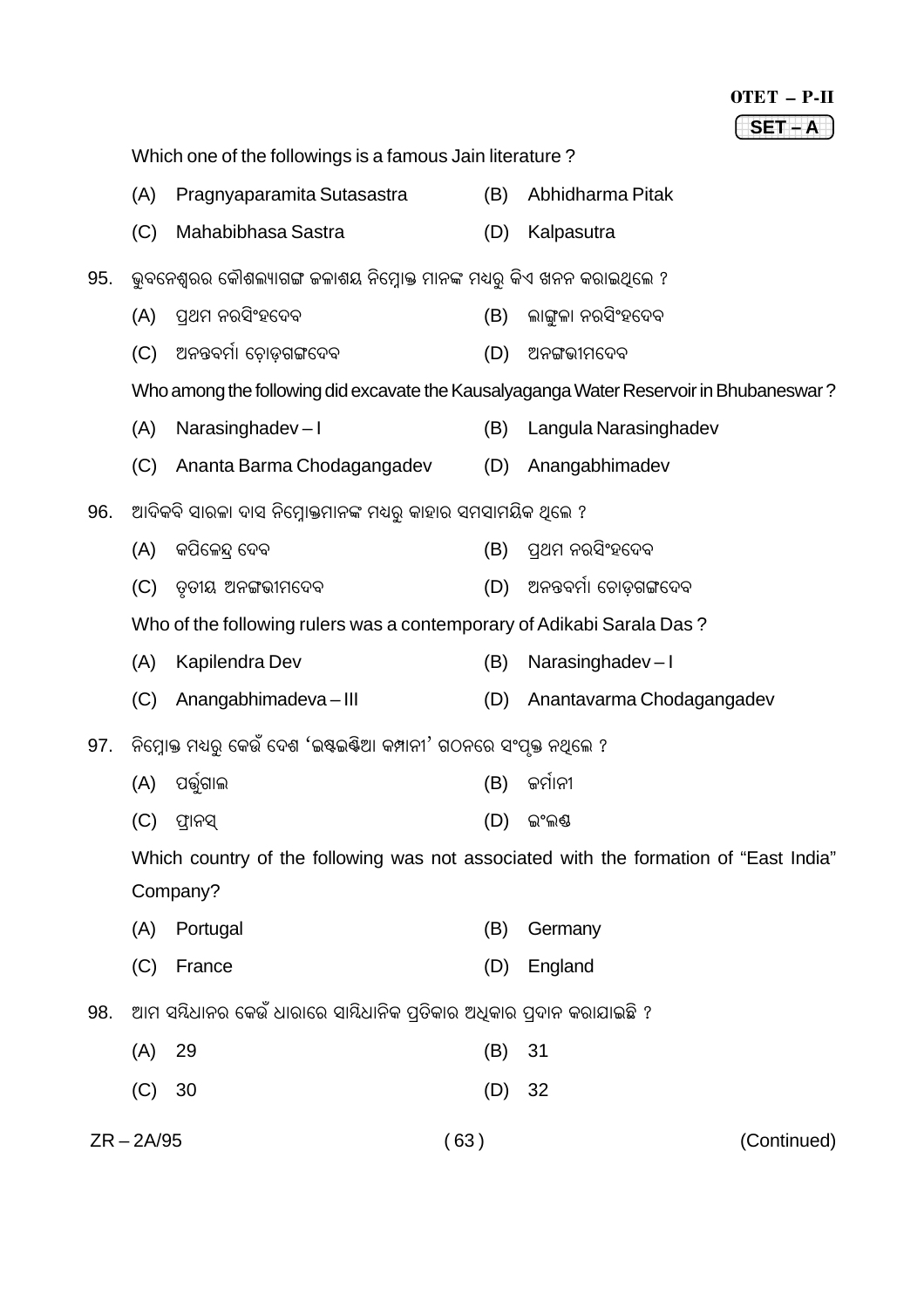#### OTET – P-II

#### 1234 The Control of the Control of the Control of the Control of the Control of the Control of the Control of **(SET – A**)

In which of the following articles of our constitution, the right to constitutional remedies has been assigned ? (A) 29 (B) 31 (C) 30 (D) 32

- 99. ନିମ୍ବୋକ୍ତ ମଧ୍ୟର୍ କେଉଁଟି ଏକ ମୌଳିକ ଅଧିକାର ନହେଁ ?
	- (A) ପ୍ରାଧୀନତାର ଅଧିକାର (B) ସମାନତାର ଅଧିକାର
	- (C) Ó¸ˆÿçS†ÿ A™#LÿæÀÿ (D) ÓæóÔõÿ†ÿçLÿ H ÉçäæS†ÿ A™#LÿæÀÿ

Which one of the followings is not a fundamental right ?

- (A) Right to Freedom (B) Right to Equality
- (C) Right to Property (D) Cultural and Educational Right
- 100. ନିମ୍ନୋକ୍ତ ମଧ୍ୟରୁ କେଉଁ ତାରିଖଟି ପ୍ରତିବର୍ଷ 'ଆନ୍ତର୍ଜାତିକ ମହିଳା ଦିବସ' ରୂପେ ପାଳିତ ହୋଇଥାଏ ?
	- $(A)$  ମାର୍ଚ୍ଚ $-8$  (B) ମାର୍ଚ୍ଚ $-9$
	- $(C)$  ସେପ୍ରେୟର 8 (D) ସେପ୍ରେୟର 9

Which one of the following dates is observed every year as the 'International Women's Day' ?

- (A) 8 March (B) 9 March
- (C) 8 September (D) 9 September
- $101$ . ମ୍ୟଲମାନ ସଛମାନଙ୍କ 'ସଫି' କହାଯାଏ, କାରଣ ସେମାନେ
	- (A) ସଫା ପୋଷାକ ପିନ୍ଧୁଥିଲେ (B) ଉଲ୍ ଡିଆରି ପୋଷାକ ପିନ୍ଧୁଥିଲେ
	- (C) ସାଧାରଣ ପୋଷାକ ପିନ୍ଧୁଥିଲେ (D) ଅତ୍ୟନ୍ତ ମଲ୍ୟବାନ ପୋଷାକ ପିନ୍ଧ୍ୟଲେ
	- The Islam saints are called 'Sufi' because —
	- (A) They put on clean clothes (B) They put on woolen garments
	- (C) They put on ordinary clothes (D) They put on very costly clothes
- 102. ମାଲ୍ଡିଭ୍ସର ଅଧିକାଂଶ ଅଧିବାସୀ କେଉଁ ସମ୍ପଦାୟର ଅଟନ୍ତି -
	- (A) Üÿç¢ëÿ (B) {¯ÿò•
	- (C) þëÓàúÿþæœúÿ (D) Q÷êÎçßæœúÿ
- 

ZR – 2A/95 ( 64 ) (Continued)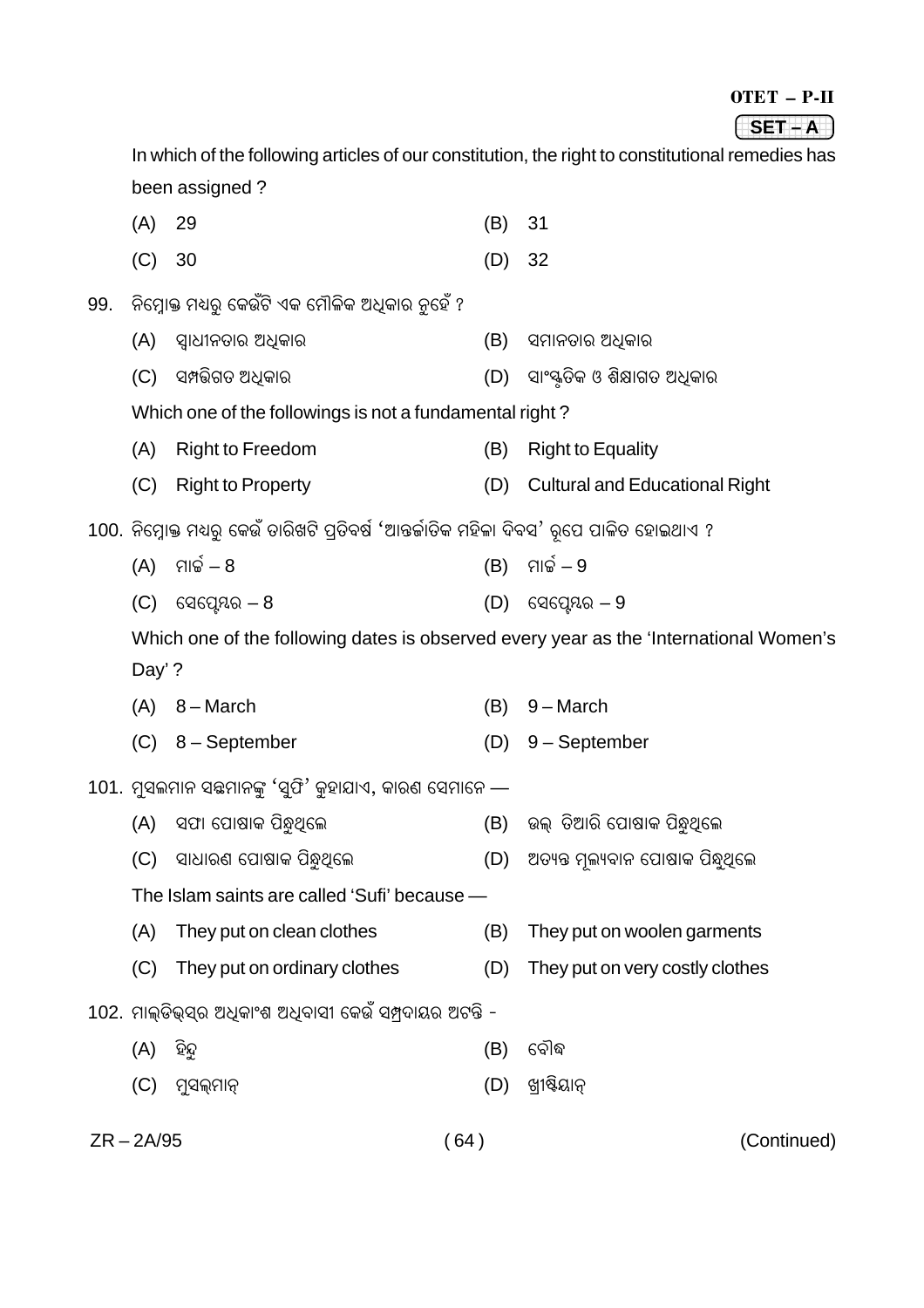|     |                                                                                   |     | OTET - P-II     |
|-----|-----------------------------------------------------------------------------------|-----|-----------------|
|     |                                                                                   |     | $SET - A$       |
|     | Most of the inhabitants of Maldives belong to which of the following communities? |     |                 |
| (A) | Hindu                                                                             | (B) | <b>Buddist</b>  |
| (C) | <b>Muslim</b>                                                                     | (D) | Christian       |
|     | 103. ନିମ୍ନୋକ୍ତ ମଧ୍ୟରୁ କପିଳେନ୍ଦ୍ର ଦେବ କେଉଁ ରାଜବଂଶ ପ୍ରତିଷା କରିଥିଲେ ?                |     |                 |
| (A) | ସ୍ୱର୍ଯ୍ୟ ବଂଶ                                                                      | (B) | ଗଙ୍ଗ ବଂଶ        |
| (C) | ଭୋଇ ବଂଶ                                                                           | (D) | କେଶରୀ ବଂଶ       |
|     | Which one of the following dynasty did Kapilendra Dev establish?                  |     |                 |
| (A) | Surya Dynasty                                                                     | (B) | Ganga Dynasty   |
| (C) | <b>Bhoi Dynasty</b>                                                               | (D) | Keshari Dynasty |
|     | 104. ସଂଯୁକ୍ତ ରାଷ୍ଟ୍ସଂଘର ସନନ୍ଦ କେତେଗୋଟି ଭାଷାରେ ଲିଖିତ ?                             |     |                 |
| (A) | 5                                                                                 | (B) | 10              |
| (C) | 15                                                                                | (D) | 20              |
|     | The Charter of the U.N.O. has been written in how many languages?                 |     |                 |
| (A) | 5                                                                                 | (B) | 10              |

| $(C)$ 15 |  |  | (D) 20 |  |
|----------|--|--|--------|--|

105. କେତେ ତମ ସଂବିଧାନ ସଂଶୋଧନ ଅନୁଯାୟୀ 06 ରୁ 14 ବର୍ଷ ପର୍ଯ୍ୟନ୍ତ ସମୟ ଶିଶୁଙ୍କୁ ମାଗଣା ଓ ବାଧ୍ୟତାମୂଳକ ଶିକ୍ଷା ପାଇଁ ବ୍ୟବସ୍ଥା କରାଯାଇଛି ?

| (A) 85 ତମ | (B) 86 ତମ |
|-----------|-----------|
| (C) 87 ତମ | (D) 88 ତମ |

According to which constitutional amendment, the provision for free and compulsory education has been made for the children in the age group of 06 to 14 years?

 $(65)$ 

| $(A)$ 85th | (B) 86th   |
|------------|------------|
| $(C)$ 87th | $(D)$ 88th |

106. ନିମ୍ନୋକ୍ତ ମଧ୍ୟରୁ କେଉଁଟି ଅନନ୍ତବର୍ମା ଚୋଡ଼ଗଙ୍ଗଦେବଙ୍କ ସୈନ୍ୟବାହିନୀର ଅନ୍ତର୍ଦ୍ଧୁକ୍ତ ନଥିଲା ?

| $(A)$ ରଥାରୋହୀ | (B) ଅଶ୍ୱାରୋହୀ |
|---------------|---------------|
| $(C)$ ଗଜାରୋହୀ | (D) ପଦାତିକ    |

(Continued)

 $ZR - 2A/95$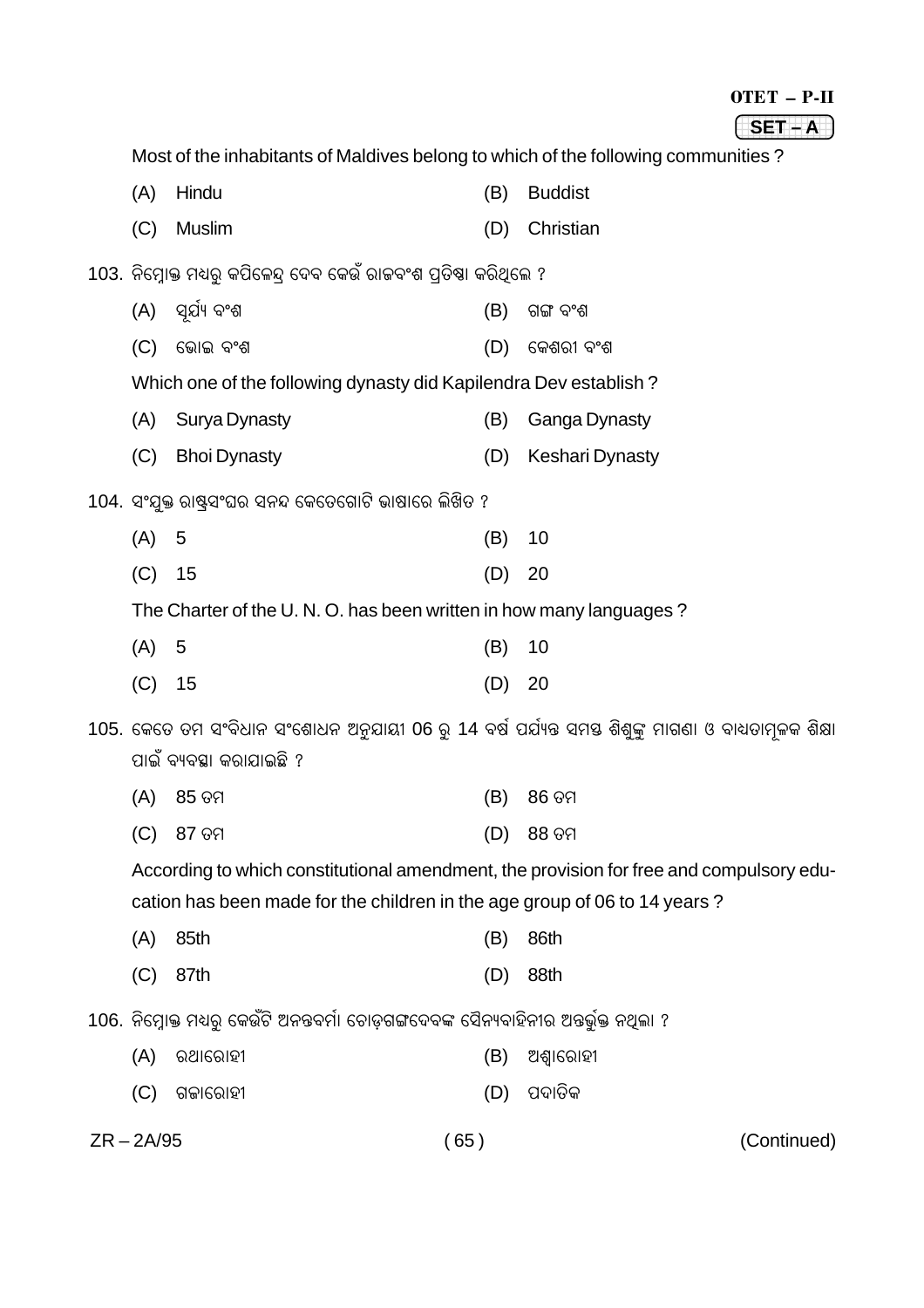| OTET | '' |
|------|----|
|      |    |

| <b>COMPANY</b><br>SЪ. |  |
|-----------------------|--|
| -                     |  |

. <del>. . .</del> . . . . . . . Which of the following was not included in the Armed force segment of Anantavarma Chodagangadev ? (A) Chariot (B) Cavalry (C) Elephantry (D) Infantry 107. ନିମ୍ନଲିଖିତ ଦେଶଗଡ଼ିକ ମଧ୍ୟର୍ କେଉଁ ଦେଶରେ 1688 ଖ୍ରୀ. ଅରେ ଗ୍ଲୋରିଅସ୍ ରିଭଲ୍ୟସନ୍ ସଂଘଟିତ ହୋଇଥିଲା ?  $(A)$  ଫାନ୍ଦ (B) ଇଂଲକ୍ଷ (C) fþöæœÿê (D) Bsæàÿê In which of the following countries did the Glorious Revolution take place in 1688 A. D. ? (A) France (B) England (C) Germany (D) Italy <u>108. ପରୀର ଗୋବର୍ଦ୍ଧନ ମଠ କାହାଦାରା ଛାପିତ ହୋଇଥିଲା ?</u> (A) É÷ê{`ÿð†ÿœÿ¿ (B) Àÿæþæœëÿf (C) ÉZÿÀÿæ`ÿæ¾ö¿ (D) Àÿæþæœÿ¢ÿ By whom was the Gobardhana Matha in Puri, established? (A) Sri Chaitanya (B) Ramanuja (C) Sankaracharya (D) Ramananda 109. ନିମ୍ବୋକ୍ତ ମଧ୍ୟର୍ କେଉଁଟି ଚାପଗୋଷ୍ଠୀର କାର୍ଯ୍ୟ ନହେଁ ? (A) ବ୍ୟବସ୍ଥାପକ ସଭାର ସଦସ୍ୟମାନଙ୍କ ପ୍ରଭାବିତ କରିବା (B) ନିଜର ସ୍ୱାର୍ଥ ହାସଲ ପାଇଁ କାର୍ଯ୍ୟ କରିବା (C) ବ୍ୟବସ୍ଥାପକ ସଭାର ସଦସ୍ୟମାନଙ୍କୁ ଅନୁରୋଧ କରିବା (D) ବ୍ୟବସ୍ଥାପକ ସଭାର ସଭ୍ୟମାନଙ୍କ ନିୟନ୍ତ୍ରିତ କରିବା Which one of the following is not a function of the Pressure group ? (A) To influence the members of the Legislative Assembly (B) To work for self interest (C) To request the members of the Legislative Assembly (D) To control the memebrs of the Legislative Assembly

ZR – 2A/95 ( 66 ) (Continued)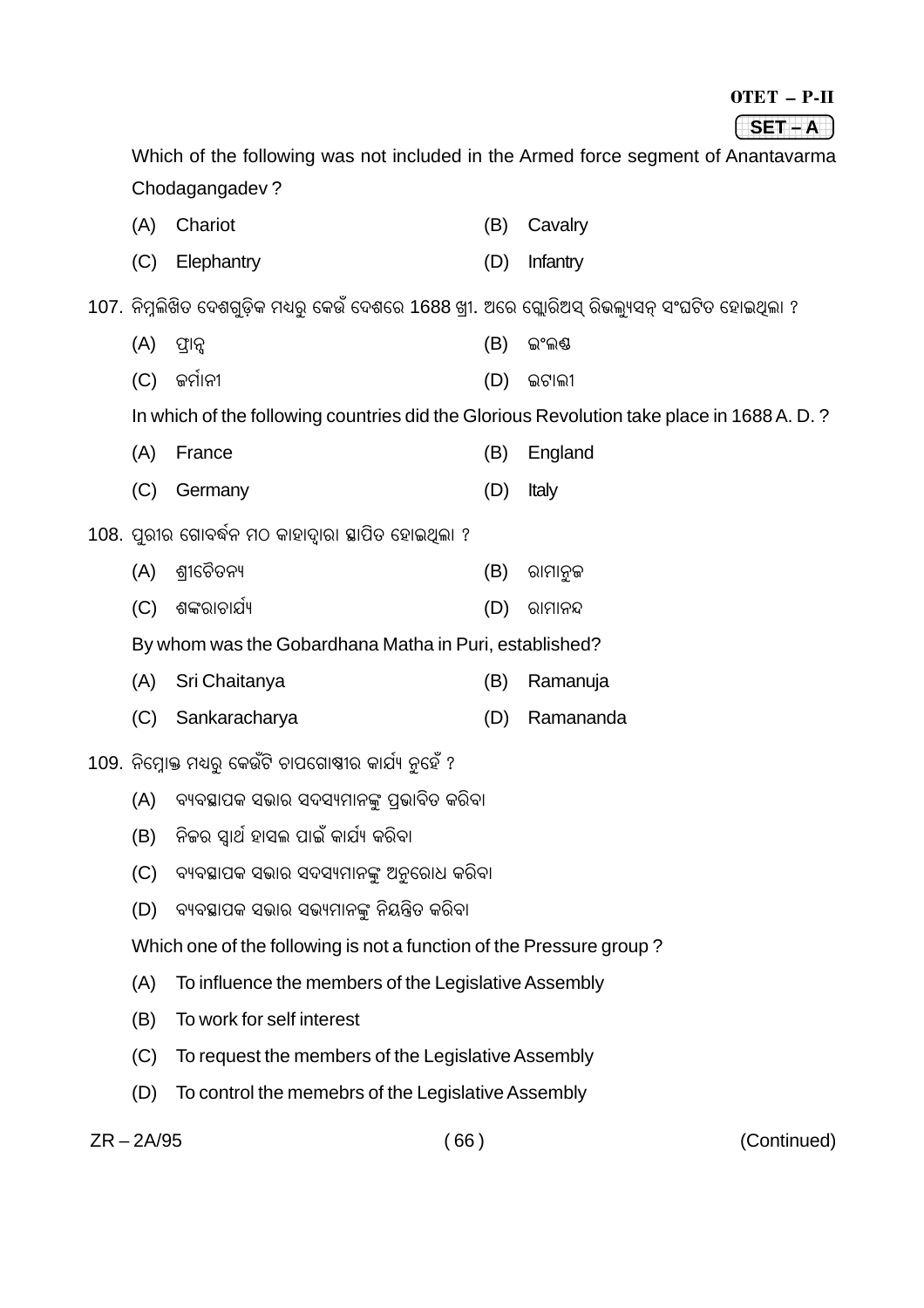110. ପାଠ୍ୟୋପକରଣ ବ୍ୟବହାର ଦୃଷ୍ଟିକୋଣରୁ କେଉଁଟି ଅନ୍ୟ ତିନୋଟି ଠାରୁ ଭିନ୍ନ ?

- $(A)$  ସ୍ଲାଇଡ୍  $(B)$  ମଡେଲ  $(C)$  ଇିଡିଓ (D) ପୋକେକ୍ସର Which one of the followings is different from the other three from uses of learning aids?  $(A)$ Slide (B) Model (C) Video (D) Projector 111. କୁତ୍ରବିଦିନ୍ ଆଇବାକ୍ ନିମ୍ରୋକ୍ତ ମଧ୍ୟରୁ କେଉଁ ରାଜ୍ୟକୁ ଜୟ କରିନଥିଲେ ? (A) ଦିଲ୍ଲୀ (B) କନୌଳ  $(D)$  କଳିଙ୍ଗ  $(C)$  କୋଲି Which of the following states was not conquered by Qutubuddin Aibaq? (A) Delhi (B) Kanauj (C) Koli (D) Kalinga 112. ନିମ୍ରୋକ୍ତଗଡ଼ିକ ମଧ୍ୟର୍ କେଉଁଟି ମାନକ ସ୍ତୃକ ମୂଲ୍ୟାୟନ ଦ୍ୱାରା ମାପି ହୁଏ ? (B) ଆପେକ୍ଷିକ କତିତ୍ୱର ତଳନାମକ ଚିତ୍ର (A) ସାଂଗଠନିକ ଦକ୍ଷତା (D) ପଦ୍ଧତି ଓ ପଣାଳୀ ବିଷୟରେ ଜ୍ଞାନ (C) ବିଶେଷଣାମକ ଜ୍ଞାନ Which one of the following is measured by standardised evaluation? (A) Organisational ability (B) Comparative picture of relative achievements (C) Analytical knowledge (D) Knowledge on system and process 113. ନିମ୍ନୋକ୍ତ ମଧ୍ୟରୁ କେଉଁଟି ପ୍ରାଥମିକ ସରରେ ଇତିହାସ ଶିକ୍ଷାଦାନ ନିମନ୍ତେ ଅଧିକ ଉପଯୋଗୀ ପଦ୍ଧତି ?  $(A)$  ଗଳ୍ପ କଥନ  $(B)$  ସମସ୍ୟା ସମାଧାନ (C) ପ୍ରଦର୍ଶନ (D) ଆଲୋଚନା ଓ ବର୍ଣ୍ଣନା Which of the following is more relevant for the teaching of histroy? (A) Story telling (B) Problem solving (D) Discussion cum narration (C) Demonstration
- $ZR 2A/95$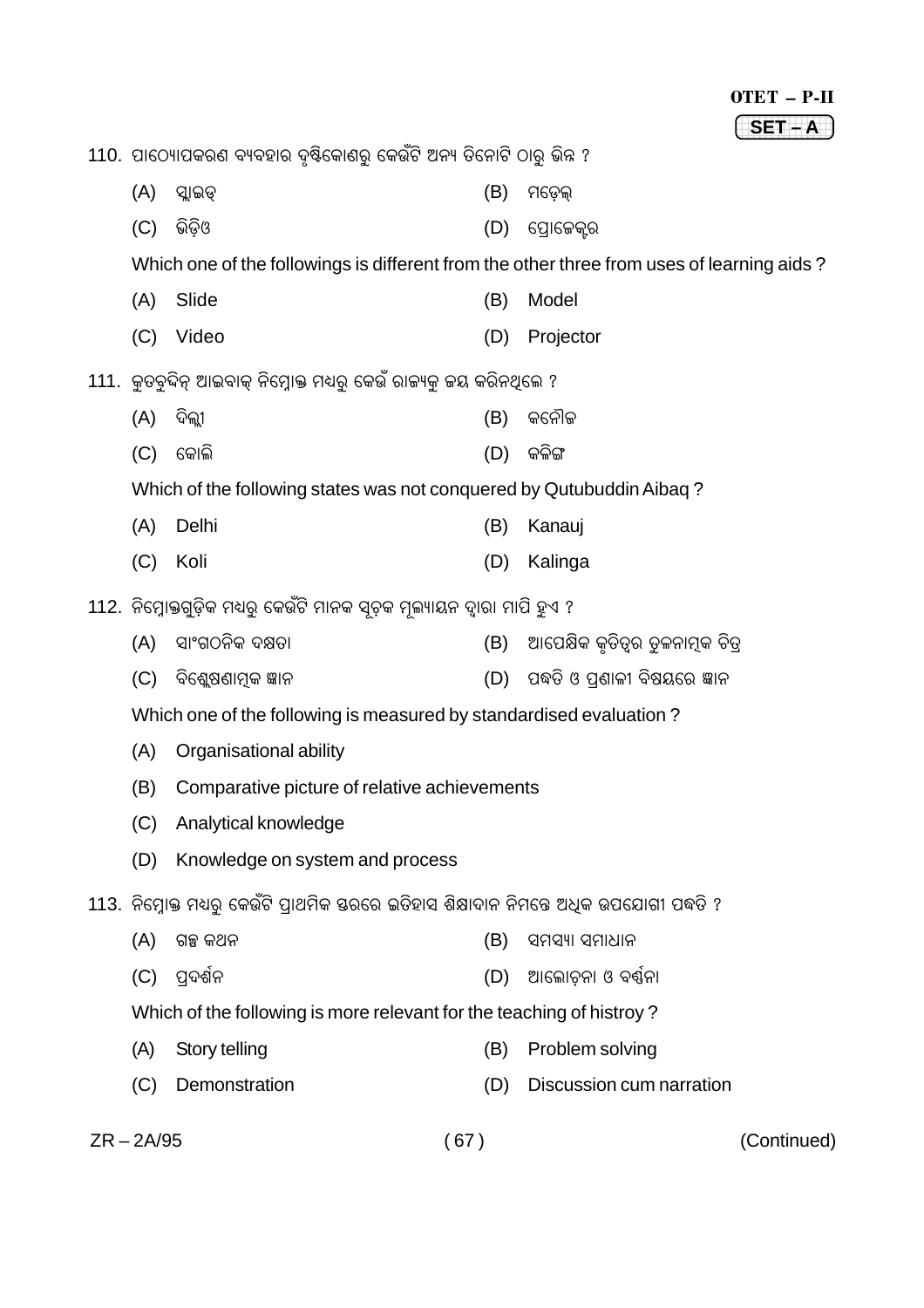114. ବାର୍ଷିକ ପରୀକ୍ଷାର ମୁଲ୍ୟାୟନ ନିମ୍ରୋକ୍ତ ମୁଲ୍ୟାୟନଗଡ଼ିକ ମଧ୍ୟର୍ କେଉଁ ଶ୍ରେଣୀର ?

- (B) ନୈଦାନିକ (A) ସ୍ଥାନୀକରଣ
- (D) ସମଷ୍ଟିଗତ  $(C)$  ଗଠନମ୍ବଳକ

Evaluation in the Annual Examination belongs to which one of the following categorise of evaluations?

- (A) Placement (B) Diagnostic
- (C) Formative (D) Summative

115. ନିମ୍ନୋକ୍ତ ମଧ୍ୟରୁ କେଉଁଟି କ୍ଷେତ୍ର ପରିଭ୍ରମଣ ପଦ୍ଧତି ମାଧ୍ୟମରେ ଶିକ୍ଷାଦାନର ଉପାଦେୟତା ନୁହେଁ ?

- ଶିକ୍ଷାର୍ଥୀ ଅନୁଭୂତି ମାଧ୍ୟମରେ ଶିକ୍ଷା ଗ୍ରହଣ କରେ  $(A)$
- (B) ଛାତ୍କଛାତ୍ରୀଙ୍କ ମଧ୍ୟରେ ସହଯୋଗ ଓ ଦଳଗତ ଭାବଧାରା ସ୍ଷି ହୁଏ
- (C) କର୍ମ ମାଧ୍ୟମରେ ଜ୍ଞାନ ଆହରଣର ସ୍ଯୋଗ
- (D) ପତ୍ୟକ୍ଷ ଓ ବାସ୍ତବ ଜ୍ଞାନ ଲାଭ

Which one of the following is not relevant to impart education through the process of field trip?

- $(A)$ Student gains knowledge by experience
- (B) Emergence of ideas of cooperation and team-spirit
- (C) Opportunity for acquisition of knowledge through work
- (D) Acquisition of direct and concrete knowledge

116. ନିମୋକ୍ତ ମଧ୍ୟର କେଉଁ ସାମାଜିକ ମଲ୍ୟବୋଧ ଇତିହାସ ଶିକ୍ଷା ସହିତ ସମ୍ପକ୍ତ ନହେଁ ?

- $(A)$  ସ୍ୱଚ୍ଚନଶୀଳତା (B) ଶ୍ଙ୍ଖଳାଗତ ବିକାଶ
- (C) ସାମାଜିକ ଓ ସାଂୟତିକ ଜ୍ଞାନ (D) ଆନ୍ତର୍ଜାତିକତା

The teaching of which of the following social values is not associated with history teaching?

- (A) Creativity (B) Disciplinary growth
- (D) Internationalism (C) Social and cultural knowledge

117. କେଉଁଟି ଅଭିନୟ ପଦ୍ଧତି ମାଧ୍ୟମରେ ଇତିହାସ ପାଠଦାନ ଦାରା ଶିକ୍ଷାର୍ଥୀ ଲାଭକର୍ଥିବା ସ୍ପଳ ମଧ୍ୟର୍ ଗୋଟିଏ ନହେଁ ?

- $(A)$ ଶିକ୍ଷାର୍ଥୀର ମାନସିକ ଶକ୍ତି ଓ ପ୍ତିଭାର ଉପଯୋଗ ହୁଏ
- (B) ଶିକ୍ଷାର୍ଥୀର ଇତିହାସ ପତି ଆଗହ ବଢ଼େ
- (C) ଅତୀତ ସମ୍ପର୍କରେ ଶିକ୍ଷାର୍ଥୀର ବାୟବଧାରଣା ହୁଏ
- (D) ଅତୀତ କୀବନ୍ତ ହୋଇଉଠେ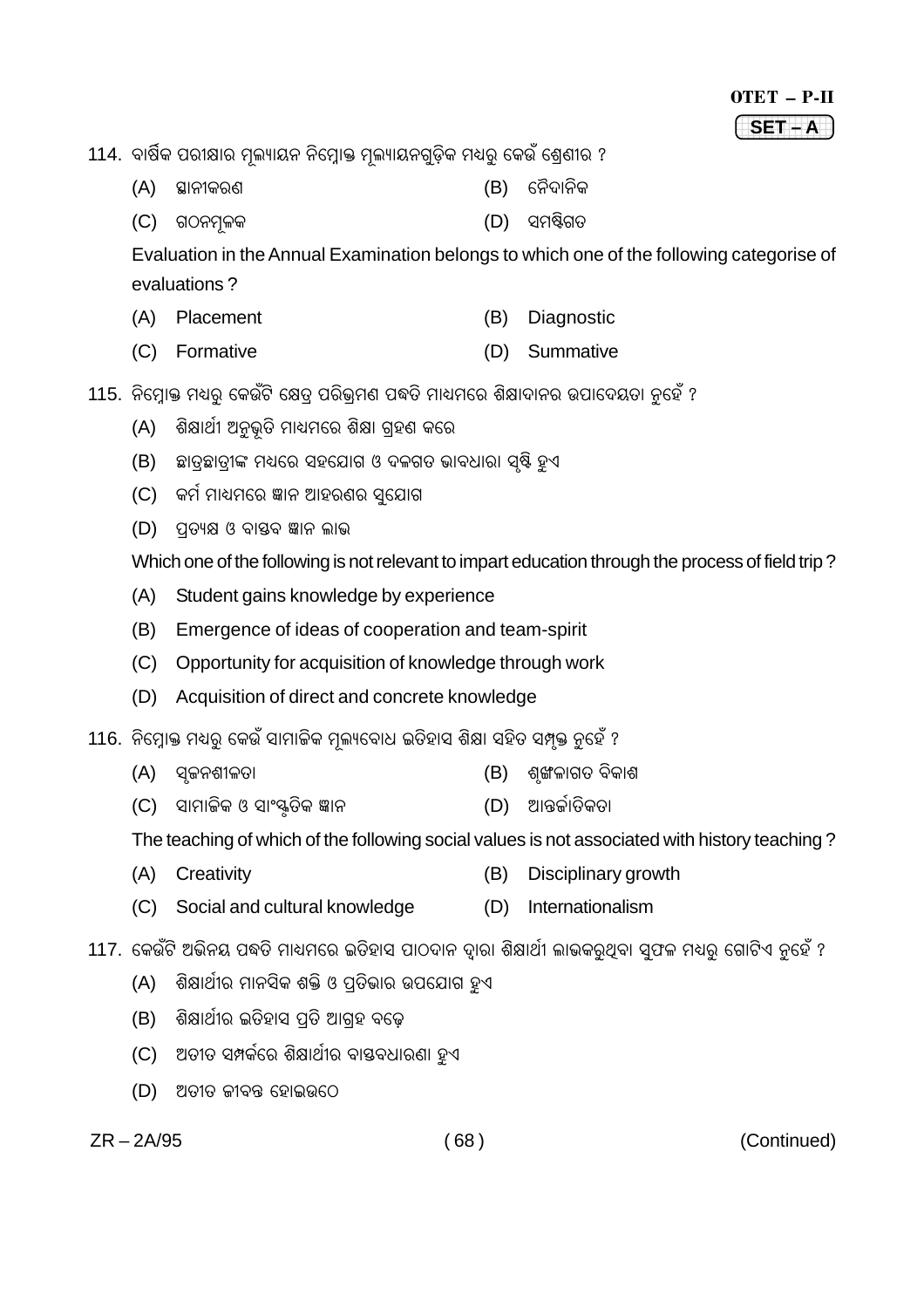#### $0TET - P-II$

 $(SET-A)$ 

Which one is not a benefit that a student gets by teaching history through dramatization method?

- $(A)$ Utilization of mental power and talent of the learner
- (B) Enhancement of interest of a learner
- (C) Development of cancret idea about the past
- (D) Past becomes lively
- 118. ନିମ୍ରୋକ୍ତ ମଧ୍ୟର୍ କେଉଁଟିକ୍ ପୃଷ୍ଠତ କରିବା ସମୟରେ ଆମକ୍ ଶିକ୍ଷଣ ଲକ୍ଷ୍ୟ, ବିଷୟ ବ୍ୟତୟନ, ଉଦାହରଣ, ଉପସ୍ଥାପନା, ପଦ୍ଧତି ଅନୁଶୀଳନ ଓ ମୁଲ୍ୟାୟନ ଉପରେ ଧ୍ୟାନ ଦେବାକୁ ପଡିଥାଏ ?
	- $(A)$  ପାଠସ୍ୱତୀ  $(B)$  ପାଠଯୋଜନା
	- (D) ପରିଭମଣ ଯୋକନା  $(C)$  ପାଠ୍ୟପ୍ତସକ

While preparing which one of the following emphasis has to be given on instructional objectives, content selection, examples, presentation method, analysis and evaluation:

- (A) Lesson Content
- (C) Text Books
- (B) Lesson Plan
- (D) Tour Planning
- 119. କେଉଁଟି କଳାପଟା କାର୍ଯ୍ୟ ସହିତ ସମ୍ପର୍କିତ ନହେଁ ?
	- (A) ଶିକ୍ଷକ ପ୍ରାଞ୍ଜଳ ଓ ବଡ଼ ଅକ୍ଷରରେ ଲେଖିବେ
	- (B) ଧାଡ଼ିଗୁଡ଼ିକ ମଧ୍ୟରେ ବ୍ୟବଧାନ ରଖିବେ
	- (C) କେଖିବା ସଙ୍ଗେସଙ୍ଗେ ଲିଭାଇ ଦେବେ
	- (D) ବାମ ପାର୍ଶ୍ୱରେ ସାଧାରଣ ସ୍ୱଚନା ଦେବେ

Which one of the following is not associated with the Black Board Work?

- (A) Writing in clean and big letter
- (B) Keeping distance among lines
- (C) To write and erase simultaneously
- To give general ideas on the left side  $(D)$
- 120. ଐତିହାସିକ ଘଟଣାବଳୀ ଅଧ୍ୟାପନାରେ କେଉଁଟି ଅଧକ ସହାୟକ ହୋଇନଥାଏ ?
	- (B) ମାର୍ଗଦର୍ଶୀ ପ୍ରିକା (A) ସମୟରେଖା
	- $(C)$  ପାଠ୍ୟ ପୁଷକ (D) ସହାୟକ ପୁସ୍ତକ
	- Which teaching-aid is not essential in teaching historical events?
	- $(A)$ **Time Line** (B) Guide Book
	- (D) Reference Book (C) Text Book

 $ZR - 2A/95$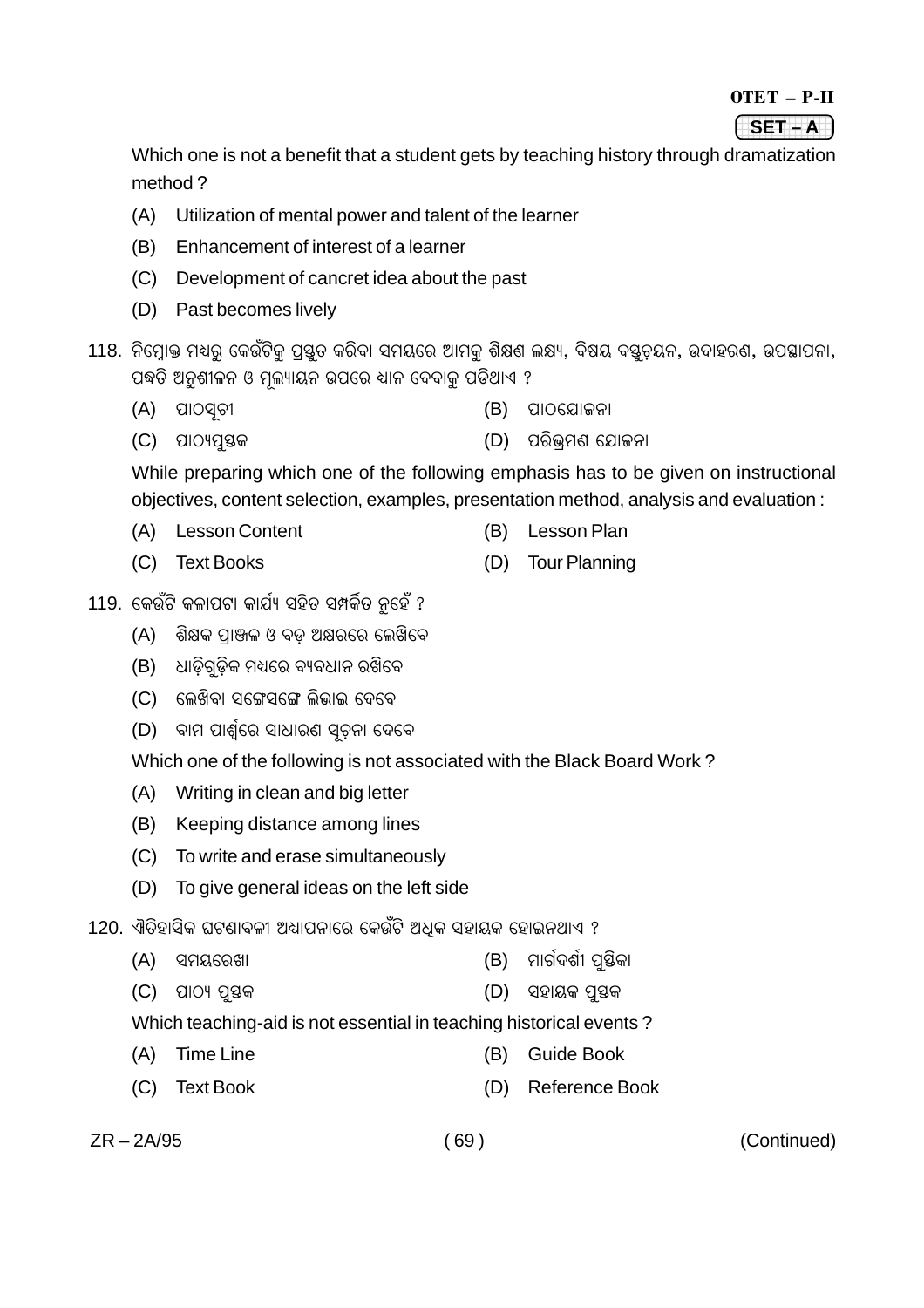OTET – P-II

**(SET – A**)

|                                                               | 121. ମାନଚିତ୍ରରେ ଅଗଭୀର ଜଳରାଶିକୁ ଦର୍ଶାଇବା ପାଇଁ କେଉଁ ରଙ୍ଗ ବ୍ୟବହାର କରାଯାଏ ? |     |                             |
|---------------------------------------------------------------|-------------------------------------------------------------------------|-----|-----------------------------|
| (A)                                                           | ସବୁଜ                                                                    | (B) | ହଳଦିଆ                       |
| (C)                                                           | ଫିକା ନୀଳ                                                                | (D) | ଗାଢ଼ ନୀଳ                    |
|                                                               | Which colour is used to show shallow water on a map?                    |     |                             |
| (A)                                                           | Green                                                                   | (B) | Yellow                      |
|                                                               | (C) Light Blue                                                          | (D) | Deep blue                   |
|                                                               | 122. କେଉଁଟି ଜଳବାୟୁର ଏକ ନିୟାମକ ନୁହେଁ ?                                   |     |                             |
| (A)                                                           | ଅକ୍ଷାଂଶ                                                                 | (B) | ସମୁଦ୍ର ଠାରୁ ଛାନର ଦୂରତା      |
| (C)                                                           | ଦ୍ୱାଘିମା                                                                | (D) | ସମୁଦ୍ର ପତ୍ତନରୁ ସ୍ଥାନର ଦୂରତା |
|                                                               | Which is not a factor for regulating climate?                           |     |                             |
| (A)                                                           | Latitude                                                                | (B) | Distance from the sea       |
| (C)                                                           | Longitude                                                               | (D) | Altitude                    |
|                                                               | 123.  କୁନ୍ ମାସ 21 ତାରିଖରେ କେଉଁଠାରେ ସୂର୍ଯ୍ୟଙ୍କର ଲୟକିରଣ ପଡ଼ିଥାଏ ?         |     |                             |
| (A)                                                           | ମକର କ୍ରାନ୍ତି                                                            |     | (B)   ବିଷୁବ ବୃତ୍ତ           |
| (C)                                                           | ସ୍ୱମେରୁ ବୃତ୍ତ                                                           |     | (D)  କର୍କଟ କାନ୍ତି           |
| Where do the rays of the sun fall vertically on 21st of June? |                                                                         |     |                             |
| (A)                                                           | Topic of capricorn                                                      | (B) | Equator                     |
| (C)                                                           | Arctic circle                                                           | (D) | Tropic of cancer            |
|                                                               | 124. 'ବାରଖାନ୍' ଭୂମିରୂପଟି କେଉଁ କ୍ଷୟକାରୀ ଶକ୍ତି ଦ୍ୱାରା ସୃଷ୍ଟି ହୋଇଥାଏ ?     |     |                             |
| (A)                                                           | ନଦୀ                                                                     | (B) | ହିମବାହ                      |
| (C)                                                           | ପବନ                                                                     | (D) | ଭୂତଳ ଜଳ                     |
|                                                               | The land-form "Barkhan" is formed by which agent of erosion?            |     |                             |
| (A)                                                           | River                                                                   | (B) | Glacier                     |
| (C)                                                           | Wind                                                                    | (D) | <b>Underground Water</b>    |
|                                                               | 125. ମାନଚିତ୍ର ଅଧ୍ୟନରେ ନିମ୍ନୋକ୍ତ କେଉଁଟି ଅତ୍ତର୍ଭୁକ୍ତ ନୁହେଁ ?              |     |                             |
| (A)                                                           | ମାନଚିତ୍ର ଭାଷା ଶିକ୍ଷା                                                    | (B) | ମାନଚିତ୍ ସଂରକ୍ଷଣ             |
| (C)                                                           | ମାନଚିତ୍ର ପଠନ                                                            | (D) | ମାନଚିତ୍ର ଅନୁଶୀଳନ            |

ZR – 2A/95 ( 70 ) (Continued)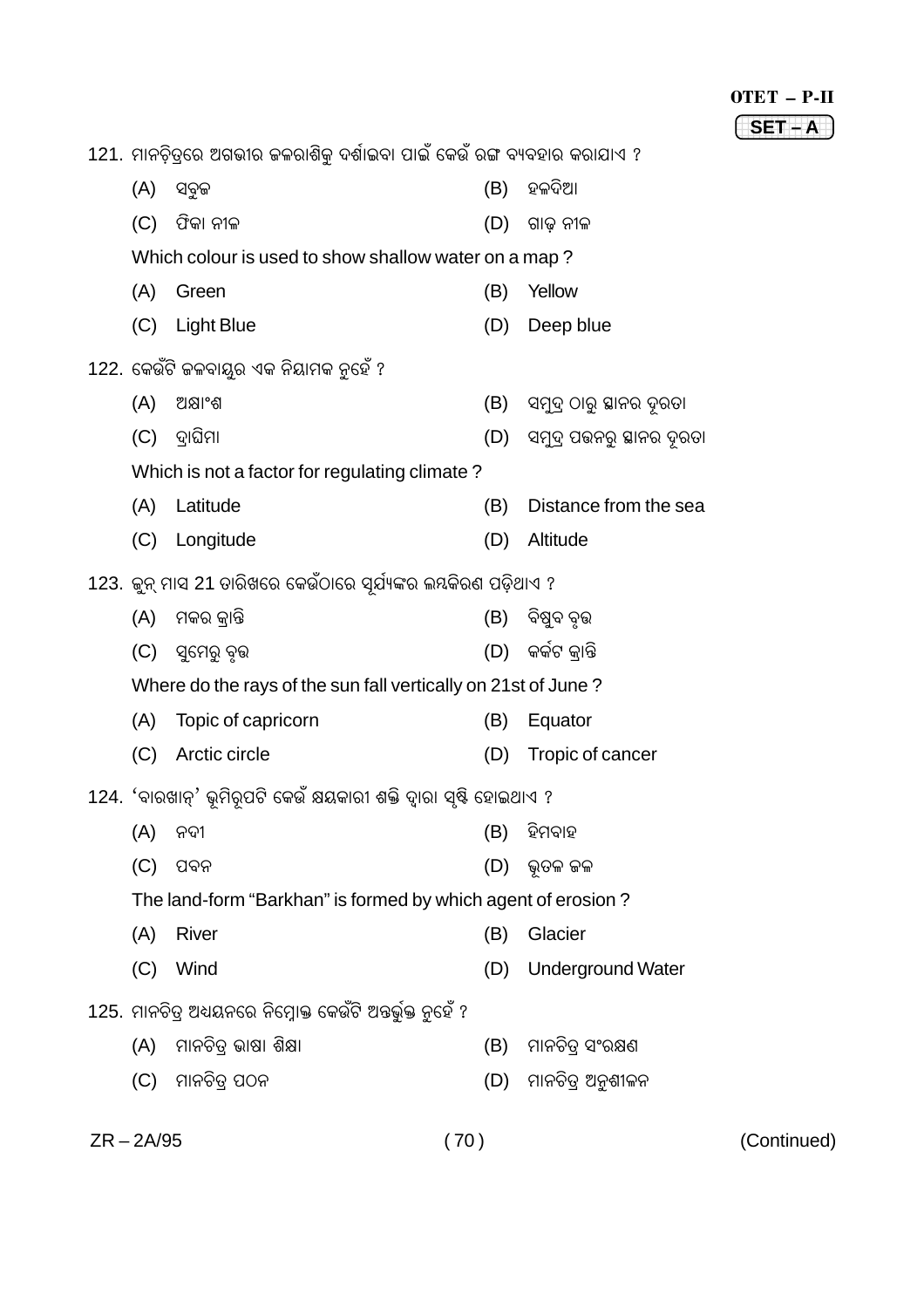| OTET      | P.II |
|-----------|------|
| ΞTΙ<br>s. |      |

Which of the followings is not included in map study?

- (A) Learning Map Language (B) Map Preservation
- (C) Map-reading (D) Map interpretation
- 126. କେଉଁଟି ଘନୀଭବନର ପକାର ନହେଁ ?
	- $(A)$  କରକା
	- (C) ଶିଶିର
	- Which is not a form of condensation?
	- Hailstone  $(A)$
	- (C) Dew
- 127, କେଉଁ ଦଇଟି ସ୍ତର ମଧ୍ୟରେ ଷ୍ଟାଟୋକ୍ଟିୟର ରହିଛି ?
	- (A) ମେସୋକ୍ତିୟର ଓ ଥର୍ମୋକ୍ତିୟର
	- (B) ଥର୍ମୋଷିୟର ଓ ଟ୍ରପୋଷିୟର
	- (C) ଟ୍ରୋକ୍ଷିୟର ଓ ମେସୋକ୍ଷିୟର
	- (D) ଏକସୋକ୍ତିୟର ଓ ମେସୋକ୍ତିୟର

Stratosphere lies between which of the following two spheres?

- (A) Mesosphere and Thermosphere
- Thermosphere and Troposphere  $(B)$
- (C) Troposphere and Mesosphere
- (D) Exosphere and Mesosphere

128. ଓଡ଼ିଶାର ହୀରାକ୍ଦ ନଦୀବନ୍ଧ ଯୋଜନା କେଉଁ ପଞ୍ଚ ବାର୍ଷିକ ଯୋଜନା କାଳରେ ସ୍ଥାପନ କରାଯାଇଥିଲା ?

- $(A)$  ଚ଼ୁତର୍ଥ  $(B)$   $Q$  $Q1Q$
- $(C)$  ଦିତୀୟ  $(D)$  ପ୍ରଥମ

The Hirakud Dam Project of Odisha was established during which five year plan?

- (A) Fourth Third  $(B)$
- (C) Second (D) First
- 129. ନିମ୍ନୋକ୍ତ ଖଣିକ ଦ୍ୱବ୍ୟ ମଧ୍ୟର୍ କେଉଁଟି ଭିନ୍ନ ?
	- $(A)$  ନିକେଲ  $(B)$  ସୀସା  $(C)$  କୋମାଇଟ୍  $(D)$  ଲୁହା

(Continued)

 $ZR - 2A/95$ 

 $(71)$ 

- (B) ମେଘ
- $(D)$  କୁହୁଡ଼ି
- (B) Cloud
	- $(D)$  Fog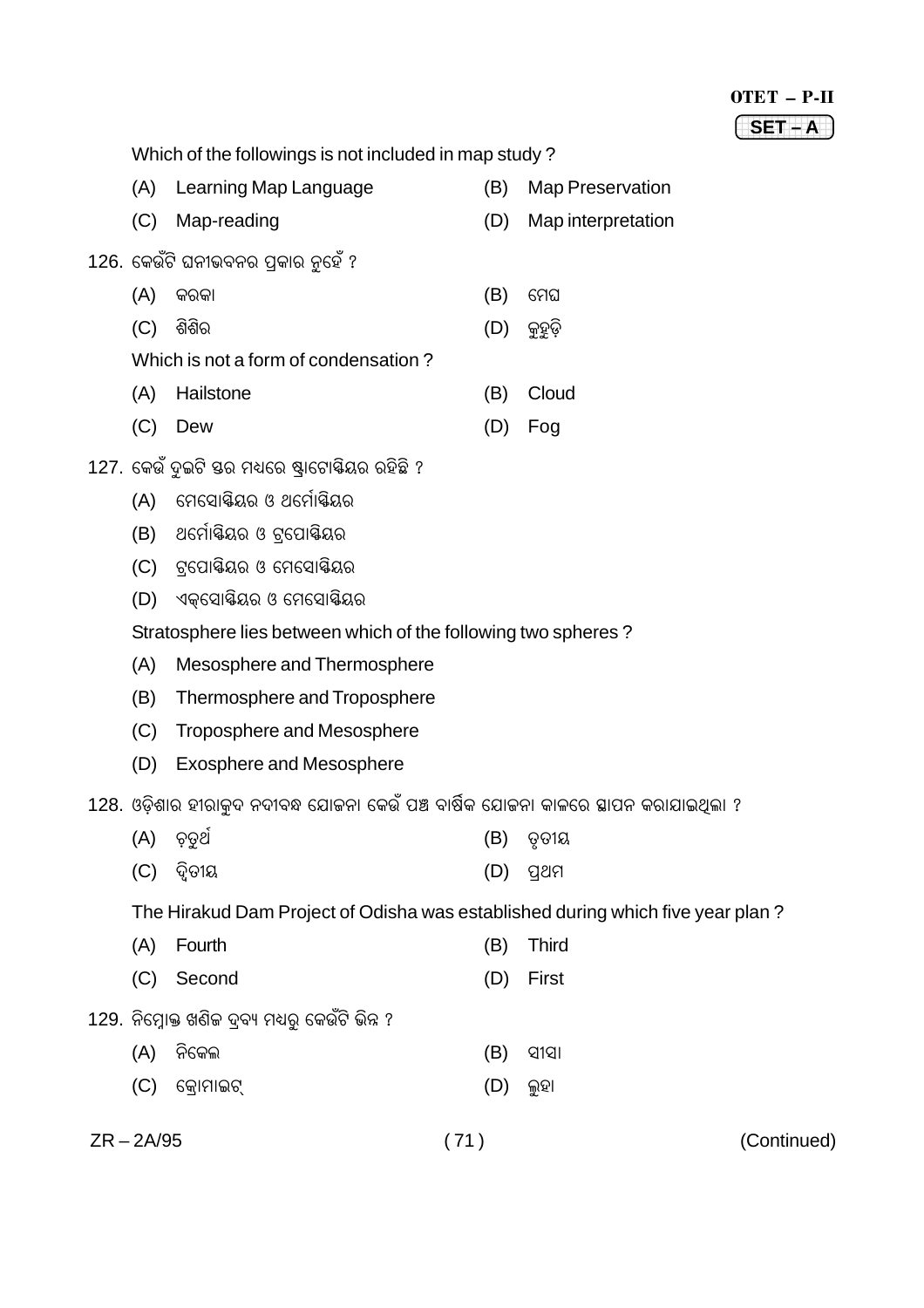| <b>OTET</b> |  | P.II |
|-------------|--|------|
|             |  |      |

| SET | т |
|-----|---|
|     |   |
|     |   |

|                               | Which one of the following minerals is different?             |                                              |     |                            |
|-------------------------------|---------------------------------------------------------------|----------------------------------------------|-----|----------------------------|
|                               | (A)                                                           | <b>Nickel</b>                                | (B) | Lead                       |
|                               | (C)                                                           | Chromite                                     | (D) | Iron                       |
|                               | 130. ଜୈବିକ ଚାଷରେ କେଉଁ ଉପାଦାନଟି ପ୍ରୟୋଗ କରାଯାଇନଥାଏ ?            |                                              |     |                            |
|                               | (A)                                                           | ସବୁଜ ସାର                                     | (B) | ରାସାୟନିକ ସାର               |
|                               | (C)                                                           | ଜୀବାଣୁ ସାର                                   | (D) | କମ୍ପୋଷ୍ଟ                   |
|                               |                                                               | Which element is not applied in Bio Farming? |     |                            |
|                               | (A)                                                           | <b>Green Manure</b>                          | (B) | <b>Chemical fertiliser</b> |
|                               | (C)                                                           | <b>Bio-fertiliser</b>                        | (D) | Compost                    |
|                               |                                                               | 131. କେଉଁ ଉଭିଦଟି ଟାଇଗା ଅଞ୍ଚଳରେ ଦେଖାଯାଏ ?     |     |                            |
|                               | (A)                                                           | ଫର୍                                          | (B) | ମେହଗାନି                    |
|                               | (C)                                                           | ରବର                                          | (D) | ତାଳ ତେଲ                    |
| Which tree is found in Taiga? |                                                               |                                              |     |                            |
|                               | (A)                                                           | Fir                                          | (B) | Mehogani                   |
|                               | (C)                                                           | Rubber                                       | (D) | Palm oil                   |
|                               | 132. ଓଡ଼ିଶାର ଗୋପାଳପୁର ଅଞ୍ଚଳରେ କି ପ୍ରକାରର ଜଳବାୟୁ ଅନୁଭୂତ ହୁଏ ?  |                                              |     |                            |
|                               | (A)                                                           | ମୌସୁମୀ                                       | (B) | ମରୁ                        |
|                               | (C)                                                           | ନୀରକ୍ଷୀୟ                                     | (D) | ଭୂମଧ୍ୟସାଗରୀୟ               |
|                               | Which type of climate is felt in Gopalpur of Odisha?          |                                              |     |                            |
|                               | (A)                                                           | Monsoon                                      | (B) | Desert climate             |
|                               | (C)                                                           | Equator climate                              | (D) | Mediterranean              |
|                               | 133. ଓଡ଼ିଶାର ଅନୁଗୁଳ ଓ ଆଠମଲ୍ଲିକ ଅଞ୍ଚଳରେ କେଉଁ ମୂଭିକା ଦେଖାଯାଏ ?  |                                              |     |                            |
|                               | (A)                                                           | ପଟୁ                                          | (B) | ଲୋହିତ                      |
|                               | (C)                                                           | କଳା                                          | (D) | ବାଦାମି                     |
|                               | Which type of soil is found in Angul and Athmallik of Odisha? |                                              |     |                            |
|                               | (A)                                                           | Alluvial                                     | (B) | <b>Red Soil</b>            |
|                               | (C)                                                           | <b>Black Soil</b>                            | (D) | <b>Brown Soil</b>          |
|                               |                                                               |                                              |     |                            |

ZR – 2A/95 ( 72 ) (Continued)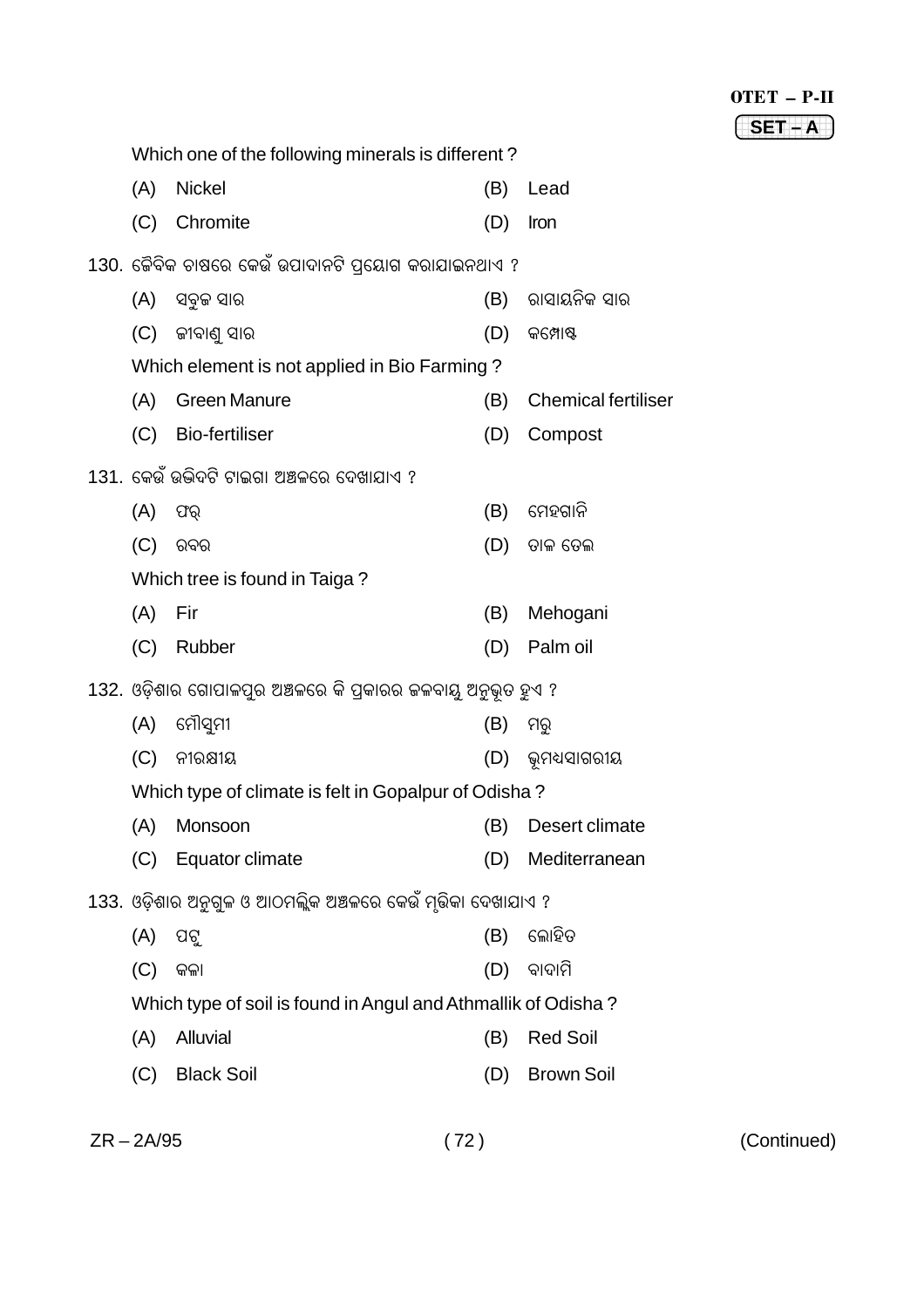| OTET | 2.II |
|------|------|
|      |      |

134. କେଉଁ ଉକ୍ତିଟିର ଭୂଗୋଲକୀୟ ଉଷୁତା ବୃଦ୍ଧି ସହ ସମ୍ପର୍କ ନାହିଁ ?

- (A) କଳ କାରଖାନରୁ ବିଷାକ୍ତ ଗ୍ୟାସ ଓ ଧୂଆଁ ନିର୍ଗମନ
- ଯାନବାହନରୁ ଧୁଆଁ ବାହାରିବା  $(B)$
- (C) ବାୟମ୍ଭକର ଅଙ୍ଗାରକାମ୍ ପରିମାଣ ହାସ
- $(D)$  ଅରଣ୍ୟ କ୍ଷୟ

Which of the followings doesn't have any connection with Global Warming?

- $(A)$ Emission of poisonous gas and smoke from industries
- Smoke from vehicles  $(B)$
- (C) Decrease in carbon dioxide in the atmosphere
- (D) Deforestation

## 135. ମହାସାଗର ସମତଳ କେଉଁ ଶ୍ରେଣୀ ଭୂମି ରୂପର ଅନ୍ତର୍ଗତ ?

- $(A)$  ପଥମ  $(B)$  ଦିତୀୟ
- $(D)$  ଚତ $2$  $(C)$   $QQ1Q$

The Oceanic Floor belongs to which category of land form?

- (B) Second (A) First
- (C) Third (D) Fourth

136. ବାଲେଶ୍ୱରର୍ କଟକ ଦେଇ ବ୍ହୃତ୍ପର ଟ୍ରେନରେ ଗଲେ କେଉଁ କ୍ମରେ ନଦୀଗଡ଼ିକ ଅତିକ୍ମ କରିହେବ ?

- (A) ମହାନଦୀ, ବ୍ରାହୁଣୀ, ବୈତରଣୀ, ଋଷିକଲ୍ୟା
- (B) ବୈତରଣୀ, ବାହୁଣୀ, ମହାନଦୀ, ଋଷିକଲ୍ୟା
- (C) ଋଷିକୁଲ୍ୟା, ମହାନଦୀ, ବ୍ୱାହୁଣୀ, ବୈତରଣୀ
- (D) ବ୍ରାହ୍ମଣୀ, ବୈତରଣୀ, ଋଷିକୂଲ୍ୟା, ମହାନଦୀ

If one travels from Balasore to Berhampur via Cuttack by train, he / she will pass the rivers in which order?

- $(A)$ Mahanadi, Brahmani, Baitarani, Rushikulya
- $(B)$ Baitarani, Brahmani, Mahanadi, Rushikulya
- (C) Rushikulya, Mahanadi, Brahmani, Baitarani
- (D) Brahmani, Baitarani, Rushikulya, Mahanadi

 $ZR - 2A/95$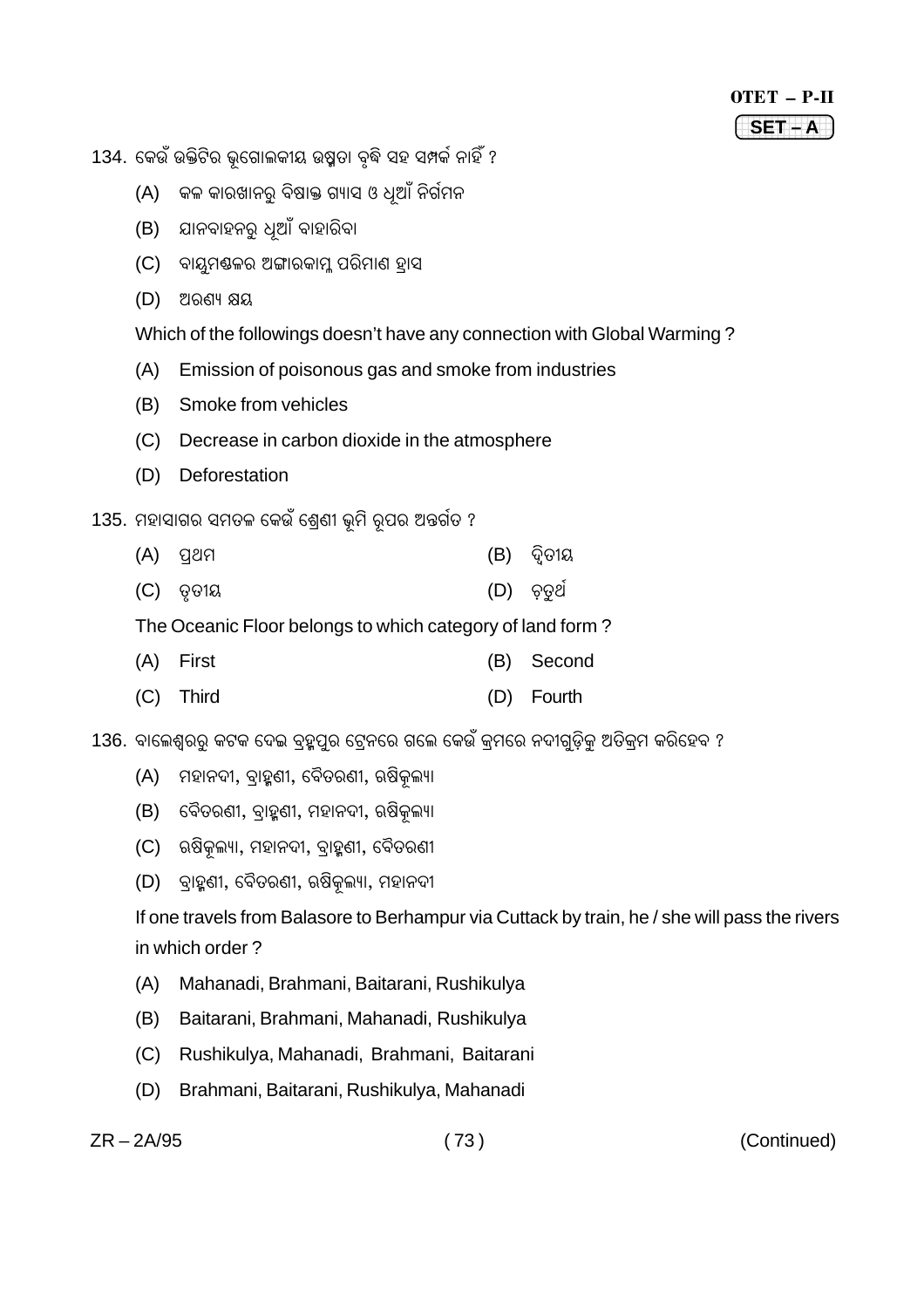$OTET - P-II$  $SET - A$ 

(Continued)

137. ଆସାମର ସନ୍ତସନ୍ତିଆ ଅଞ୍ଚଳରେ କେଉଁ ପ୍ରାଣୀ ଅଧିକ ସଂଖ୍ୟାରେ ଦେଖାଯାନ୍ତି ?  $(A)$  ହାତୀ  $(B)$  ବାଘ  $(C)$  କ୍ରମ୍ଭୀର  $(D)$  ଗଣ୍ଡା Which animals are found more in swamps of Assam? Elephants  $(A)$  $(B)$ **Tigers** (C) Crocodile (D) Rhinos 138. କପା ଉପାଦନରେ ଭାରତ ପ୍ରଥିବୀରେ କେଉଁ ସ୍ଥାନ ଅଧିକାର କରିଛି ?  $(A)$  ପ୍ରଥମ  $(B)$  ଦିତୀୟ  $(C)$  ତୃତୀୟ  $(D)$  ଚ଼ୁତଥ Which place has India got in the production of cotton in the World? (A) First (B) Second  $(C)$ **Third** (D) Fourth 139. ରାଜସ୍ଥାନରେ ମରୁଭୂମି ସୃଷ୍ଟିର କାରଣ କ'ଣ ? (A) ତାପମାତ୍ରା ବୃଦ୍ଧି (B) ଅନିଶ୍ଚିତ ବୃଷ୍ଟିପାତ (C) ତାପମାତାର ହଠାତ୍ ପରିବର୍ତ୍ତନ (D) ଆରାବଳୀ ପର୍ବତ ଶ୍ରେଣୀର ଉତ୍ତର ଦକ୍ଷିଣ ବିଷ୍ଟୁତ What is the reason for forming a desert in Rajastan?  $(A)$ Rise in temperature (B) Uncertain rain fall (C) Sudden change in temperature (D) The spread of Arabali from North to South 140. ସାଲେମ ଲୌହ ଇସ୍କାତ କାରଖାନା କେଉଁ ରାଜ୍ୟରେ ଅବସ୍ଥିତ ?  $(A)$ ଝାଡଖଣ୍ଡ (B) ତାମିଲନାଡ଼ (C) କର୍ଣ୍ଣାଟକ (D) ଛତିଶଗଡ଼ In which state is Salem Steel plant situated?  $(A)$ Jharkhand (B) Tamil Nadu (D) Chhatisgarh (C) Karnatak  $ZR - 2A/95$  $(74)$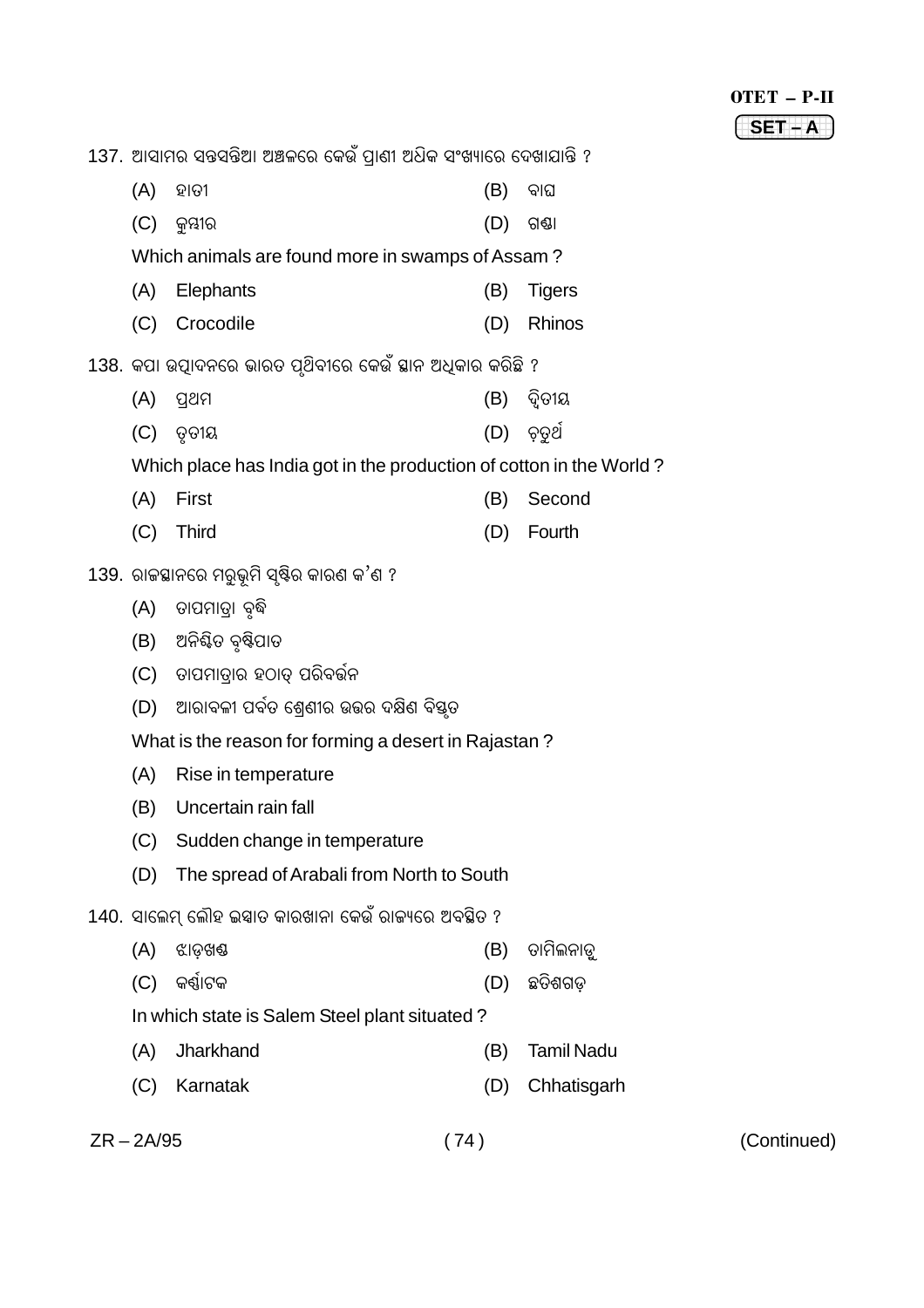| OTET | P-II |
|------|------|
|------|------|

 $SET - A$ 

141. ଶିକ୍ଷାର୍ଥୀମାନଙ୍କର ସାକ୍ଷାତକାରର ଦୁର୍ବଳତା ଦୂର କରିବା ପାଇଁ ଶିକ୍ଷକ କ'ଣ କରିବା ଉଚିତ୍ ?

- (A) ଶିକ୍ଷାର୍ଥୀମାନଙ୍କ୍ ପ୍ରୋହାହିତ କରିବେ (B) ଶିକ୍ଷାର୍ଥୀମାନଙ୍କ ମନବଳ ଦୂଢ଼କରିବେ
- (C) ପାଠ୍ୟ ପୁୟକକୁ ଅଭ୍ୟାସ କରାଇବେ (D) ଶ୍ୱେଣୀରେ ବାଚିକ ପଶ୍ଚଉପରେ ଗ୍ରର୍ଡ୍ ଦେବେ

What should the teacher do to remedie the interview weakness of the learner?

- $(A)$ Inspire the learner
- $(B)$ Strengthen mental strength of the learner
- (C) Practise the text-books of the learner
- (D) Give emphasis in oral test in the class-room
- 142. ଭଗୋଳର ସ୍ୱର୍ପ ଦୃଷ୍ଟିକୋଣର୍ କେଉଁଟି ଠିକ୍ ?
	- (A) ଭଗୋଳ ଏକ ସାମାଜିକ ବିଜ୍ଞାନ (B) ଭ୍ରଗୋଳ ଏକ ପ୍ରାକୃତିକ ବିଜ୍ଞାନ
	- (C) ଭୂଗୋଳ ଏକ ପ୍ରାକୃତିକ ଓ ମାନବୀୟ ବିଜ୍ଞାନ (D) ଏ ସମୟ

Which one of the following is correct from the Nature and Scope of Geography?

- (A) Geography is a Social Science
- (B) Geography is a Natural Science
- (C) Geography is a Natural and Human Science
- (D) All of the above

### 143. ଭୂଗୋଳ ମାନଚିତ୍ରରେ '==" ଚିହୁ କାହାକୁ ସ୍ୱଚାଇଥାଏ ?

- (A) ପକକାସଡକ ପଥ (B) ଜିଲାସଡକ ପଥ
- (C) ଜାତୀୟ ରାଜପଥ  $(D)$  ରେଳପଥ

What does the symbol '= indicate in the Geographical Map?

- (A) Concrete Roads (B) District Roads
- (C) National Highways (D) Railway Lines
- 144. ସ୍ଥାନୀୟ ଭୂଗୋଳ ଶିକ୍ଷାଦାନରେ ନିମ୍ରୋକ୍ତ କେଉଁ ପଦ୍ଧତିଟି ଉପଯୋଗ ହୋଇଥାଏ ?
	- (A) ପ୍ରଦର୍ଶନ (B) ପ୍ରଦର୍ଶନୀ
	- (C) ମ୍ଭ ପର୍ଯ୍ୟବେକ୍ଷଣ (D) ପରୋକ୍ଷ ପର୍ଯ୍ୟବେକ୍ଷଣ

 $ZR - 2A/95$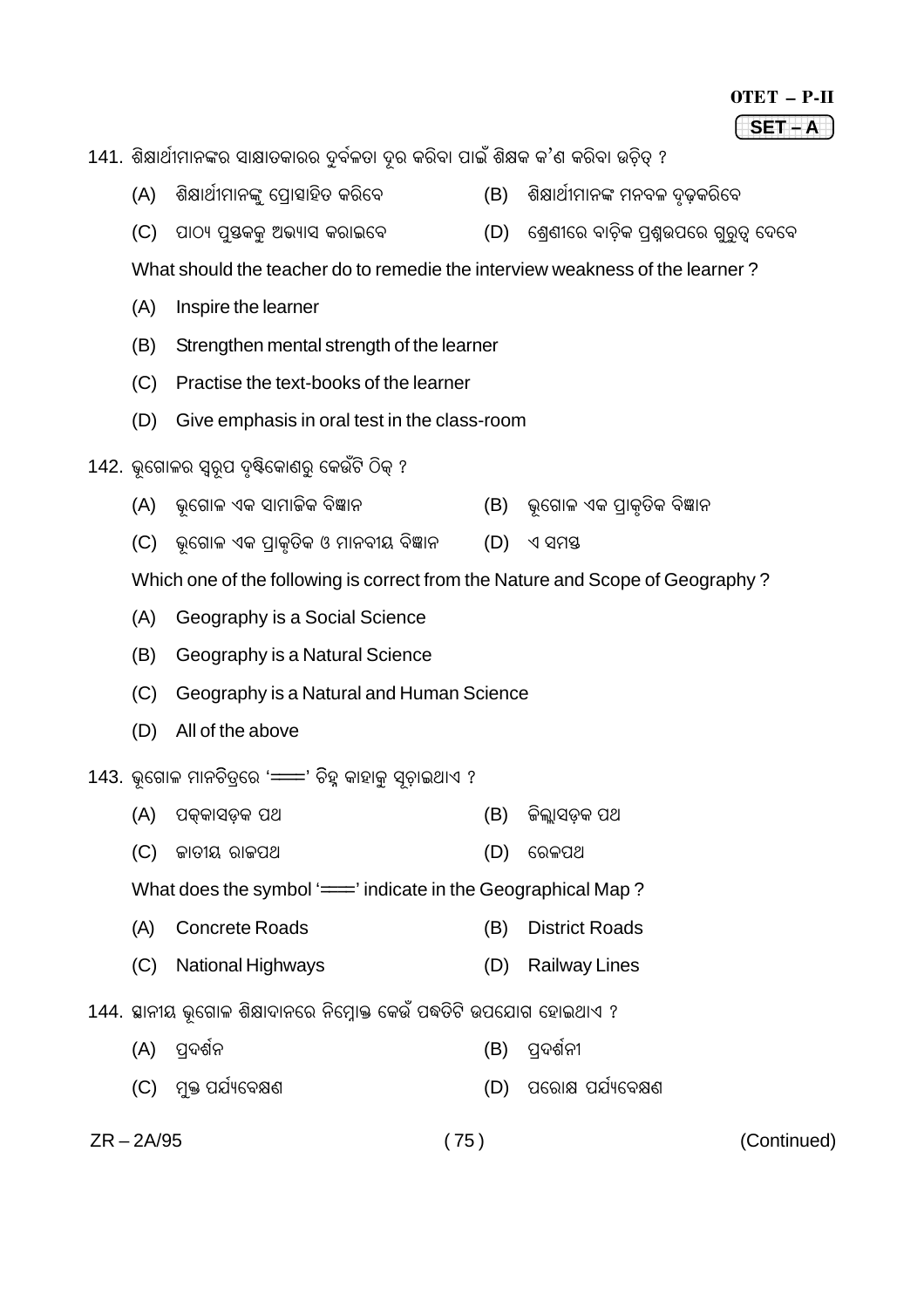|                                                                                              |                                                                                                           |     | OTET - P-II                                                                                               |
|----------------------------------------------------------------------------------------------|-----------------------------------------------------------------------------------------------------------|-----|-----------------------------------------------------------------------------------------------------------|
|                                                                                              |                                                                                                           |     | $SET - A$                                                                                                 |
|                                                                                              | Which method is useful in teaching regional geography?                                                    |     |                                                                                                           |
| (A)                                                                                          | Demonstration                                                                                             | (B) | <b>Exhibition</b>                                                                                         |
| (C)                                                                                          | <b>Free Observation</b>                                                                                   | (D) | <b>Indirect Observation</b>                                                                               |
|                                                                                              | 145. ଭୂଗୋଳ ଶିକ୍ଷାଦାନ ପଦ୍ଧତି ଦୃଷ୍ଟିରୁ କେଉଁଟି ଅନ୍ୟ ତିନୋଟି ଠାରୁ ଭିନ୍ନ ?                                      |     |                                                                                                           |
| (A)                                                                                          | ଶିକ୍ଷା ପର୍ଯ୍ୟଟନ                                                                                           | (B) | ଶିକ୍ଷା ପ୍ରଦର୍ଶନୀ                                                                                          |
| (C)                                                                                          | କ୍ଷେତ୍ର ପରିଭ୍ରମଣ                                                                                          | (D) | ପରିଭ୍ରମଣ                                                                                                  |
|                                                                                              | Which one is different from other three from Geography teaching point of view?                            |     |                                                                                                           |
| (A)                                                                                          | Study tour                                                                                                | (B) | <b>Educational exhibition</b>                                                                             |
| (C)                                                                                          | Field trip                                                                                                | (D) | Excursion                                                                                                 |
|                                                                                              | 146. କେଉଁ ପ୍ରକାର ପ୍ରଶ୍ନ ପ୍ରସ୍ତୁତି କରିବା ଜଟିଳ ଓ ସମୟ ସାପେକ୍ଷ କିନ୍ତୁ ମୂଲ୍ୟାୟନ ଦ୍ରୁତ, ନିର୍ଭୁଲ୍ ଓ ସହଜ ହୋଇଥାଏ ? |     |                                                                                                           |
| (A)                                                                                          | ବସ୍ତୁନିଷ୍ଠ                                                                                                | (B) | ଉଦ୍ଦେଶ୍ୟଭିତ୍ତିକ                                                                                           |
| (C)                                                                                          | ଅତିକ୍ଷୁଦ୍ର ଉତ୍ତରମୂଳକ                                                                                      | (D) | ଦୀର୍ଘ ଉତ୍ତରମୂଳକ                                                                                           |
| Which of the following type of question is difficult and time consuming to prepare but easy, |                                                                                                           |     |                                                                                                           |
|                                                                                              | speedy and correct evaluation?                                                                            |     |                                                                                                           |
| (A)                                                                                          | Objective                                                                                                 | (B) | Objective based                                                                                           |
| (C)                                                                                          | Very short answer type                                                                                    | (D) | Long answer type                                                                                          |
|                                                                                              |                                                                                                           |     | 147. ଜଣେ ଶିକ୍ଷକ ଷଷ ଶ୍ରେଣୀର ପିଲାମାନଙ୍କୁ ଦୁଇଟି ଦଳରେ ବିଭକ୍ତ କରି ଓ ସ୍ଥାନୀୟ ପଦାର୍ଥଗୁଡ଼ିକୁ ବିନିଯୋଗ କରି 'ଭୂଗୋଲକ' |
| ପ୍ରସ୍ତୁତି କରିବା ପାଇଁ କହିଲେ, ଏହା ଭୂଗୋଳ ଶିକ୍ଷାଦାନର କେଉଁ ପଦ୍ଧତିକୁ ସୂଚାଉଛି ?                     |                                                                                                           |     |                                                                                                           |
| (A)                                                                                          | ସ୍ଥାନୀୟ ପର୍ଯ୍ୟଟନ                                                                                          | (B) | ସ୍ଥାନୀୟ ଭ୍ରମଣ                                                                                             |
| (C)                                                                                          | ସ୍ଥାନୀୟ ନମୁନା ସଂଗ୍ରହ                                                                                      | (D) | ପ୍ରକଳ୍ପ ପରିଚାଳନା                                                                                          |
| To which method does it indicate if a teacher dividing the students of class VI into two     |                                                                                                           |     |                                                                                                           |
|                                                                                              | groups by engaging them to prepare a globe using local resources?                                         |     |                                                                                                           |
| (A)                                                                                          | <b>Local Tour</b>                                                                                         |     |                                                                                                           |
|                                                                                              |                                                                                                           |     |                                                                                                           |

- (B) Local Visit
- (C) Collection of Local Specimens
- (D) Project Planning

 $ZR - 2A/95$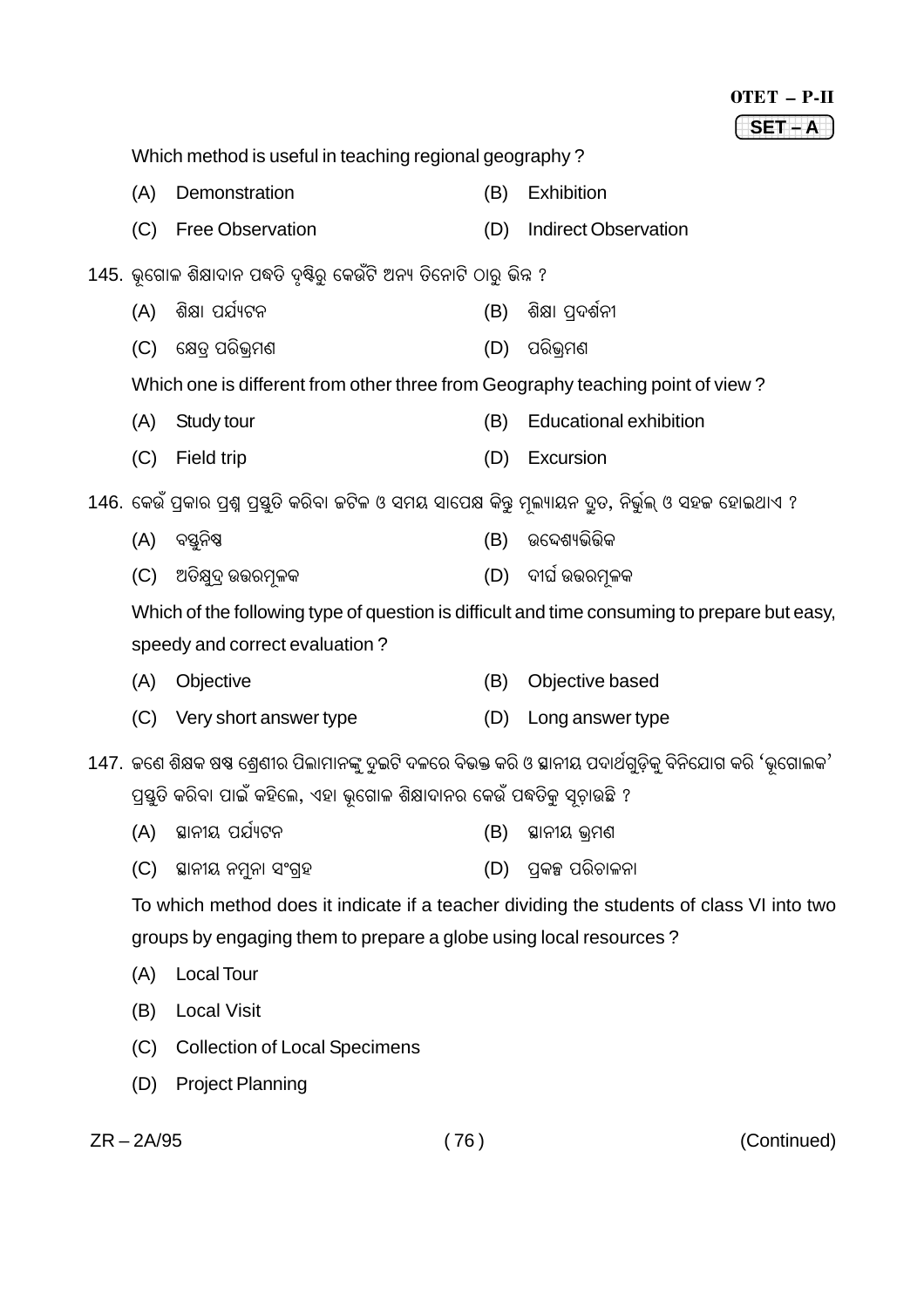| OTET |  |  |
|------|--|--|
|------|--|--|

 $SET - A$ 148. ଗୋଟିଏ ମାନଚିତ୍ରରେ ମା: ଭ 1 : 1000000 । ଉକ୍ତ ମାନଚିତ୍ରରେ ଦୁଇଟି ସ୍ଥାନ ମଧ୍ୟରେ ଦୂରତା 4 ସେ. ମି. ହେଲେ ଭୂମି ଉପରେ ଛାନ ଦୁଇଟିର ପ୍ରକୃତ ଦୂରତା କେତେ ?  $(A)$  4 କି. ମି. (B) 40 କି. ମି.  $(C)$  10 କି. ମି.  $(D)$  100 $\hat{\mathcal{G}}$ . ମି. R: F of a map is 1: 1000000. What is the actual distance if the distance between two places in the map is 4 cm?  $(B)$  40 K.M.  $(A) 4K.M.$  $(C)$  10 K.M.  $(D)$  100 K.M. 149. କେଉଁ ରଙ୍ଗ ମାନଚିତ୍ରର ମାଳଭୂମିକୁ ସୂଚାଇଥାଏ ? (A) ଧ୍ୟର  $(B)$  ଗାଢ଼ ବାଦାମୀ (D) ଗାଢ଼ ହଳଦିଆ  $(C)$  ଅକ୍ସ ବାଦାମୀ Which colour does indicate the plateau in the Geographical Map? (A) Gery (B) Deep Brown (C) Light Brown (D) Deep Yellow 150. ଜଣେ ଶିକ୍ଷକ ମାନଚିତ୍ର ସହାୟତାରେ ଭାରତର ଅବସ୍ଥିତି ପିଲାମାନଙ୍କୁ ବୁଝାଇଲେ, ଏହା ଭୂଗୋଳ ଶିକ୍ଷାଦାନର କେଉଁ ପଦ୍ଧତିକୁ ସୂଚାଉଛି ? (A) ଶିକ୍ଷାସାଧନ ପ୍ରଦର୍ଶନ (B) ପତ୍ୟକ୍ଷ ପର୍ଯ୍ୟବେକ୍ଷଣ (C) ମ୍ଭ ପର୍ଯ୍ୟବେକ୍ଷଣ (D) ପରୋକ୍ଷ ପର୍ଯ୍ୟବେକ୍ଷଣ A teacher taught the position of India using a physical map. Which method does it signify in Geography teaching? (A) Demonstration of teaching aids (B) Direct observation (C) Free observation (D) Indirect observation

 $\begin{array}{ccc}\n\otimes & \otimes & \otimes & \otimes & \otimes\n\end{array}$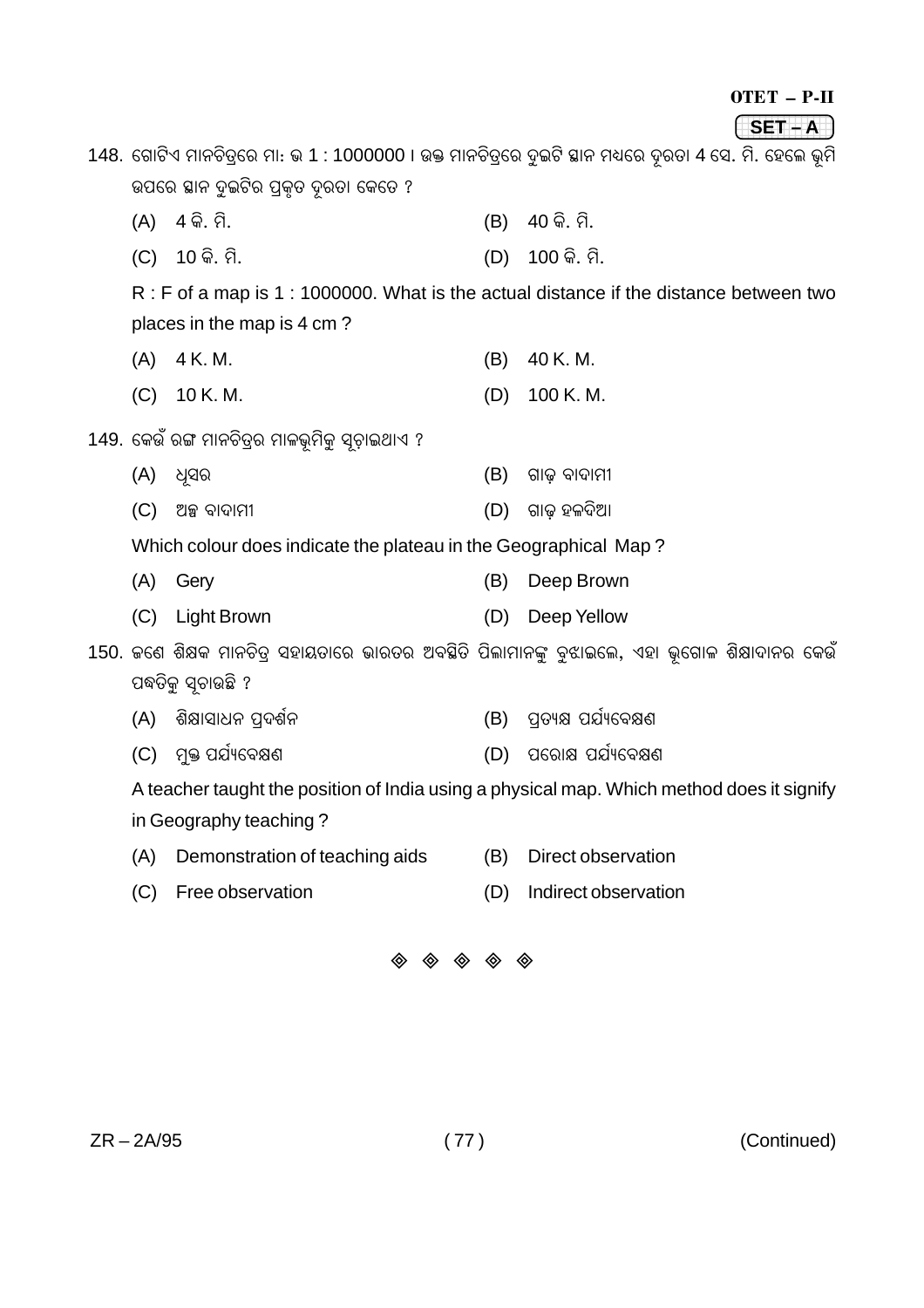OTET – P-II **(SET – A**)

**Space for Rough Work**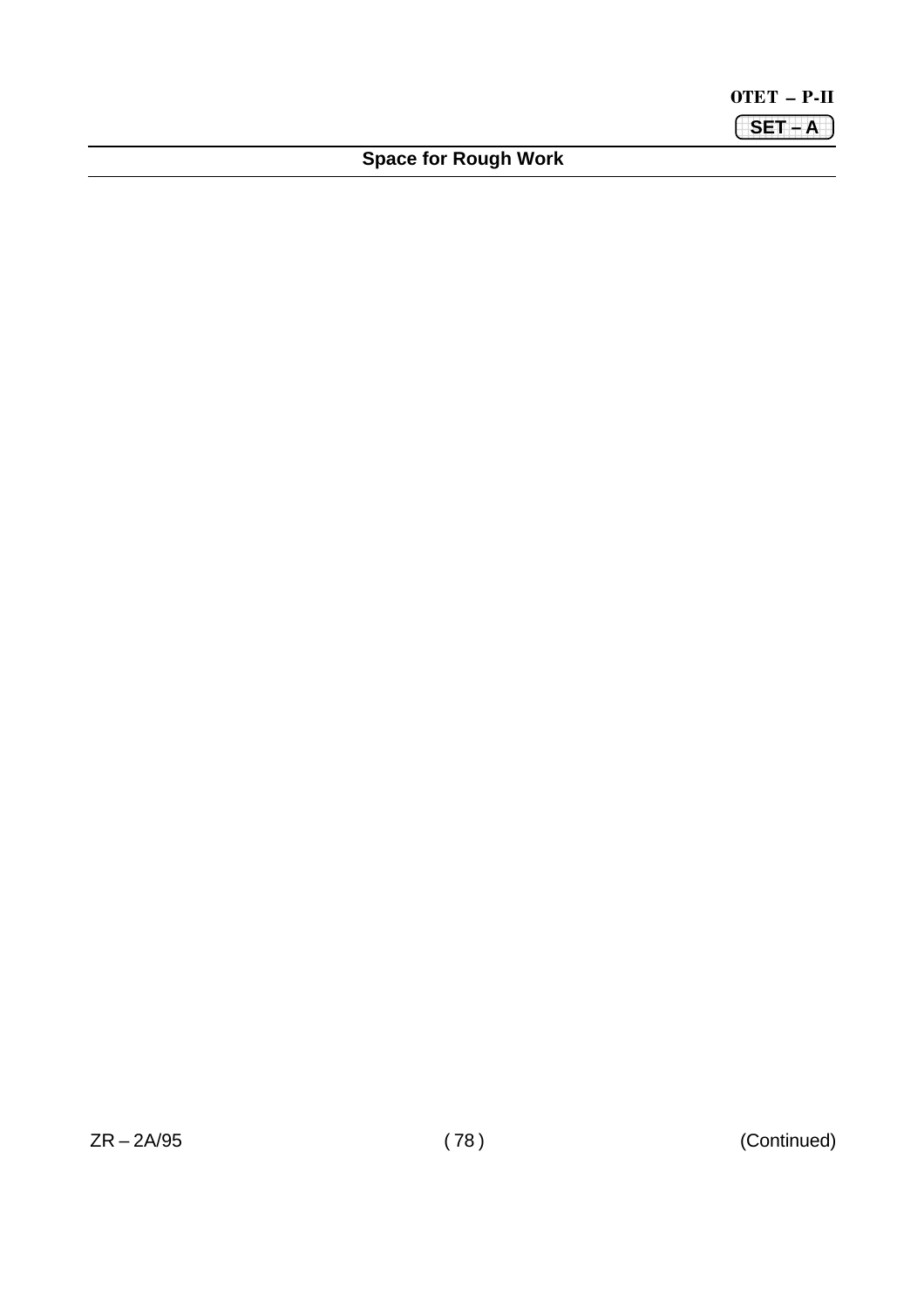OTET – P-II **(SET – A**)

**Space for Rough Work**